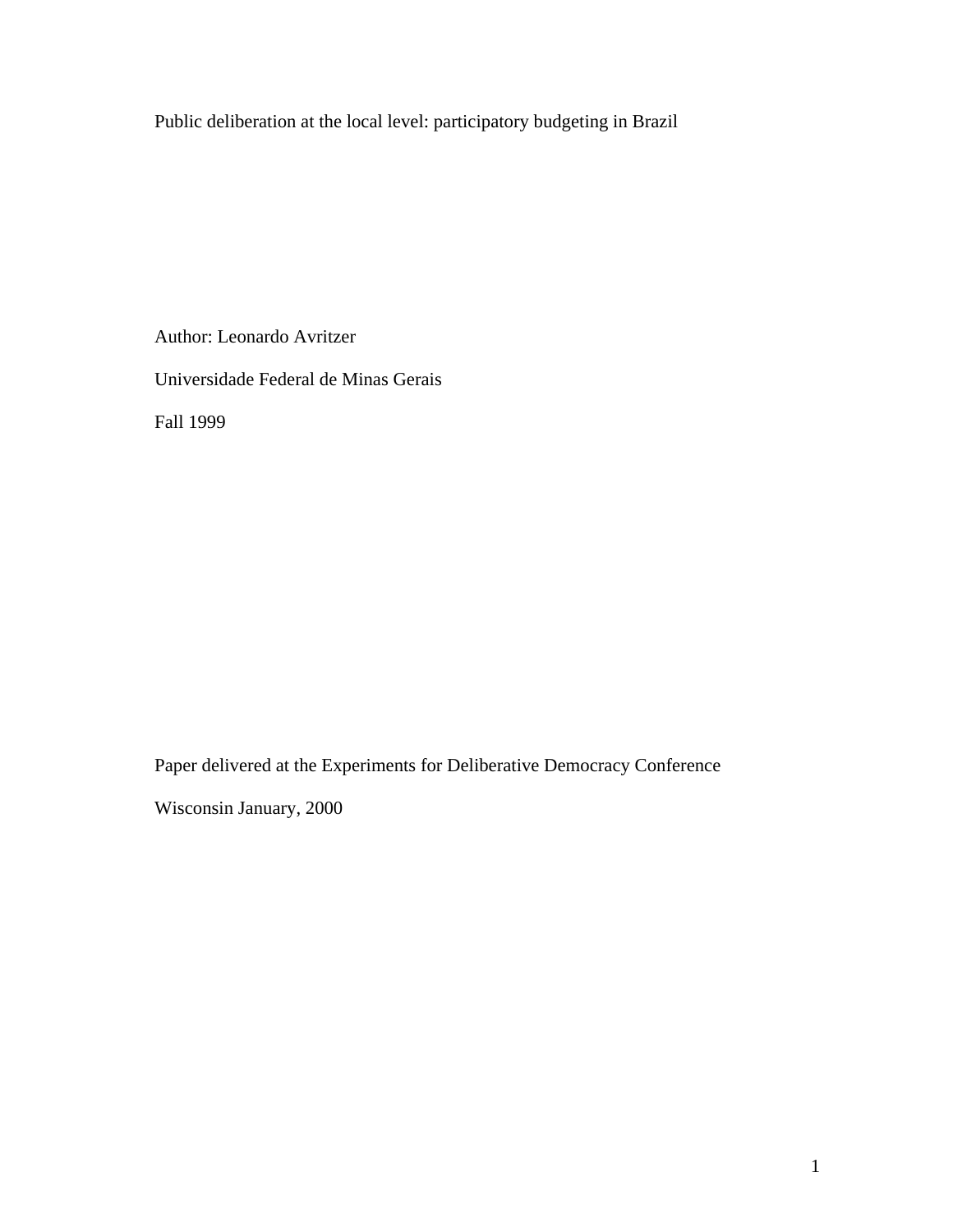Brazil throughout the twentieth century had more authoritarian than democratic periods. In the first thirty years of this century a semi-oligarchic form of electoral democracy was in place. Periodical elections took place and, yet, only a very small portion of the population was reached by the existing form of suffrage. In the beginning of the century less than 1% of the country's population was entitled to vote and in 1930, when the country experienced its first authoritarian breakdown, only 2% of the population was entitled to vote.(Conniff,1989:35)

From the 30's on, Brazil entered a cycle through which its political system oscillated between authoritarianism and democratic populism. Between the 1930 and 1945, the dominant political system was corporatist authoritarianism. For a short period of time, elections were in place in spite of the state's prerogatives to intervene in labor and civil society associations (Weffort,1978). In the end of this period, the conflict between state and society led to the move from democratic to authoritarian corporatism (1937-1945) with the suspension of both elections and individual guarantees. Between 1945 and 1964 the dominant regime was an unstable form of democratic populism a period in which all presidential mandates were submitted to some form of anti-democratic challenge. Vargas (1950-1954) faced a rebellion attempt and did not complete his mandate; Kubitcheck(1956-1960) needed the support of the army to seize office and Janio Quadros renounced the presidency after the failure of an anti-congressional coup that he sponsored. Finally, João Goulart's(1960-1964) was overthrown by a military coup in 1964.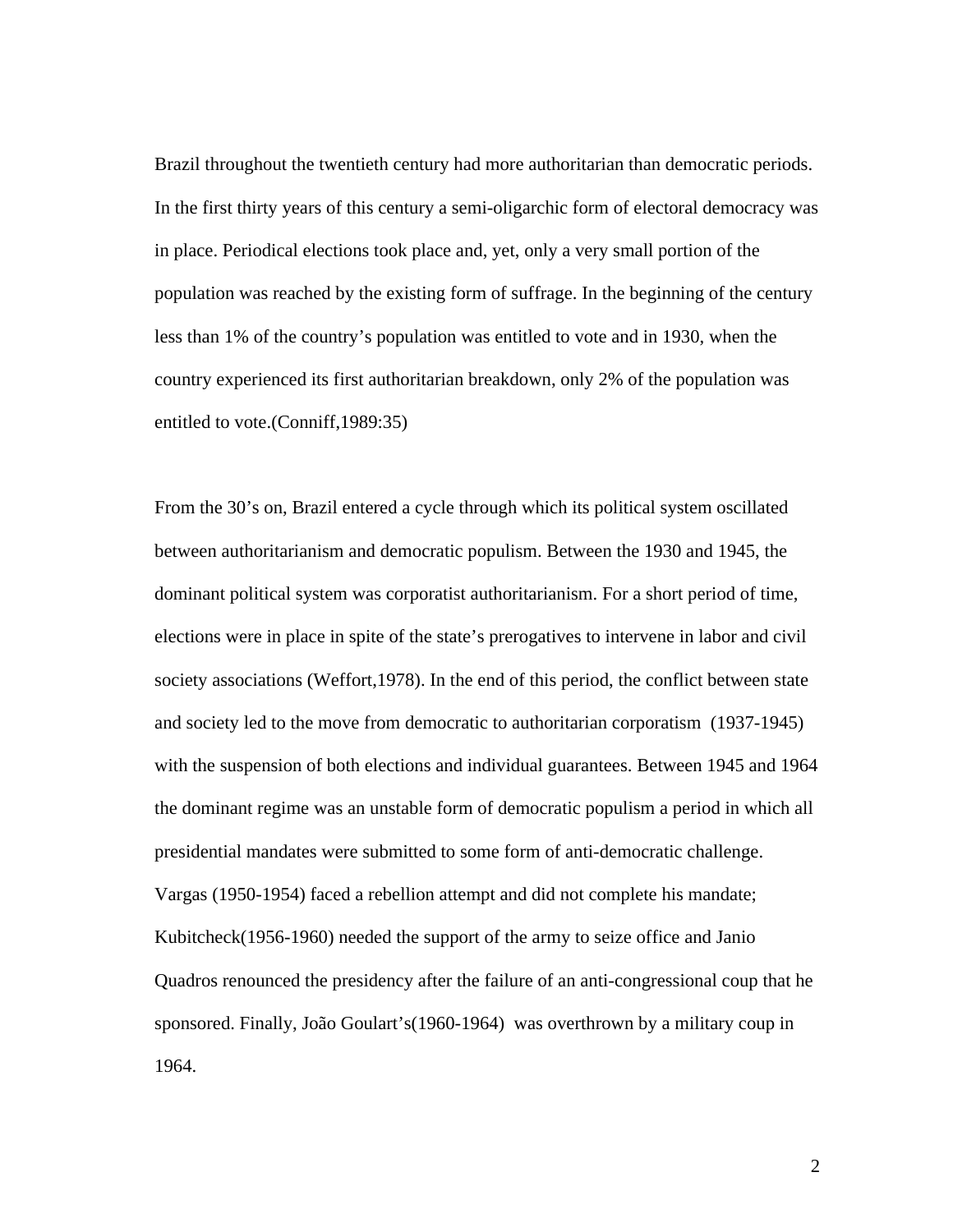Between 1964 and 1985 the country experienced its worse authoritarian experience. Congress was closed by the authoritarian regime twice, one 1968 and another 1977. Elections for president were suspended and after 1968 most of the individual guarantees, such as habeas corpus were also suspended. Redemocratization took place through a restricted pact between the opposition party to authoritarianism,  $\lambda$  the PMDB, and a split within the support party of the authoritarian regime, the P.D.S. A new constitution is in place since 1988 and periodic presidential elections have been taking place since 1989.

Throughout the twentieth century Brazilian society and politics were organized around one central idea: modernization. The country's elites sponsored a project of modernization based on three pillars: economic development, industrialization and urbanization. In this process a predominantly rural country became the world  $10<sup>th</sup>$  largest industrialized nation. The share of the population working in the industrial sector increased from 10,4% in 1940 to 24,3% in 1980. The share of the population working in agricultural and mineral activities decreased from 65,8% in 1940 to 29,9% in 1980(Santos,1987:137). The above described process far from being a success story in terms of the advantages of economic modernization is a demonstration of its social drawbacks: throughout the twentieth century Brazil became one of the world most unequal countries. In 1984, the last year of authoritarianism in Brazil, the number of poor and very poor people in the different regions of the country was above 35% of the

<sup>&</sup>lt;sup>1</sup> Brazil experienced an exotic form of electoral authoritarianism. In contrast to all the other countries in the Southern cone the authoritarian regime in Brazil did not close congress during the entire authoritarian period and did not rule by decree. On the contrary, congress in the Brazilian case was kept open for most of the authoritarian period and what the authoritarian regime did was to actively intervene in its composition. In the short run such an action led to a mild form of authoritarianism in Brazil (Linz,1971). In the long run it led to more continuity between authoritarianism and democracy.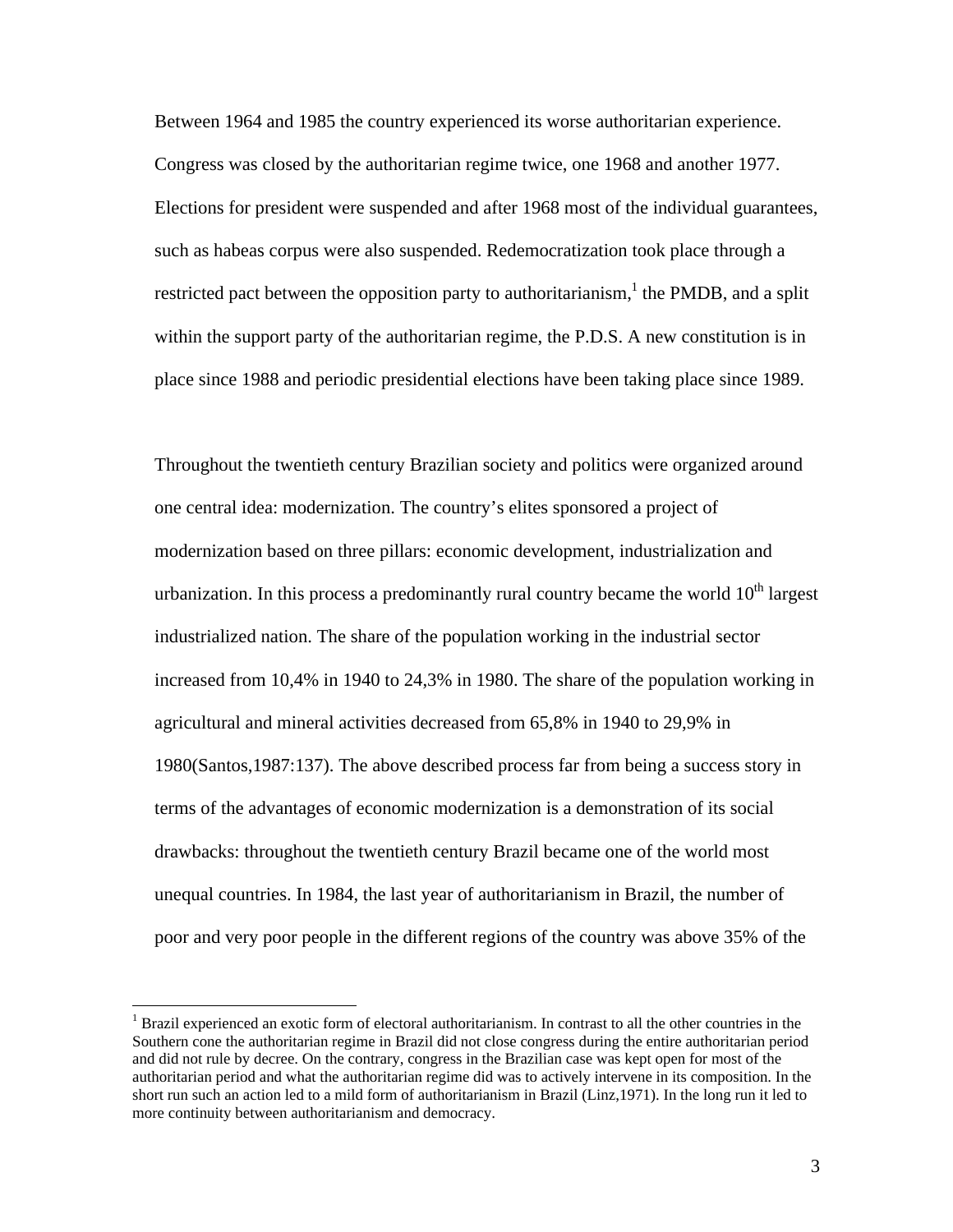whole population reaching in the case of the Northeast more than half of the region's population.

The project of economic modernization in Brazil created sharp political and economic inequalities at the local level. The population of the largest Brazilian cities grew at an unbelievable rate between 1950 and 1980. In the case of the city of São Paulo its population grew from 2,198 million to 8,493 million in this period. In the case of the city of Belo Horizonte it grew from 352 thousand to 1,780 million and in the case of Porto Alegre from 394 thousand to 1.125.000 (Ibge, 1983). The increase of the urban population was not followed by a proportional increase in urban services. On the contrary, most of the urban services required by an urban population were very badly provided in the 1980's in Brazil. In 1984 in the southeast of Brazil – its wealthiest region - only 80,2% of the population of the cities had access to treated water and in the south region of Brazil only 59,6%. Access to sewerage was lower: only 55% of the urban population of the southeast and 11,8% of the urban population of the south region had access to it in 1984 (Santos,1987:161-2).

Two reasons might provide an explanation for the low level of public equipments and services in most Brazilian cities in this period: the low level of organization of the urban population and the strong clientelistic tradition existent in the country. The level of organization of the Brazilian population was traditionally very low. Some Brazilian cities had some very limited forms of neighborhood associations during the democratic populist period(1946-1964): the total number of neighborhood associations created in Rio de Janeiro during the whole period was 124 (Boschi,1987). Only 71 neighborhood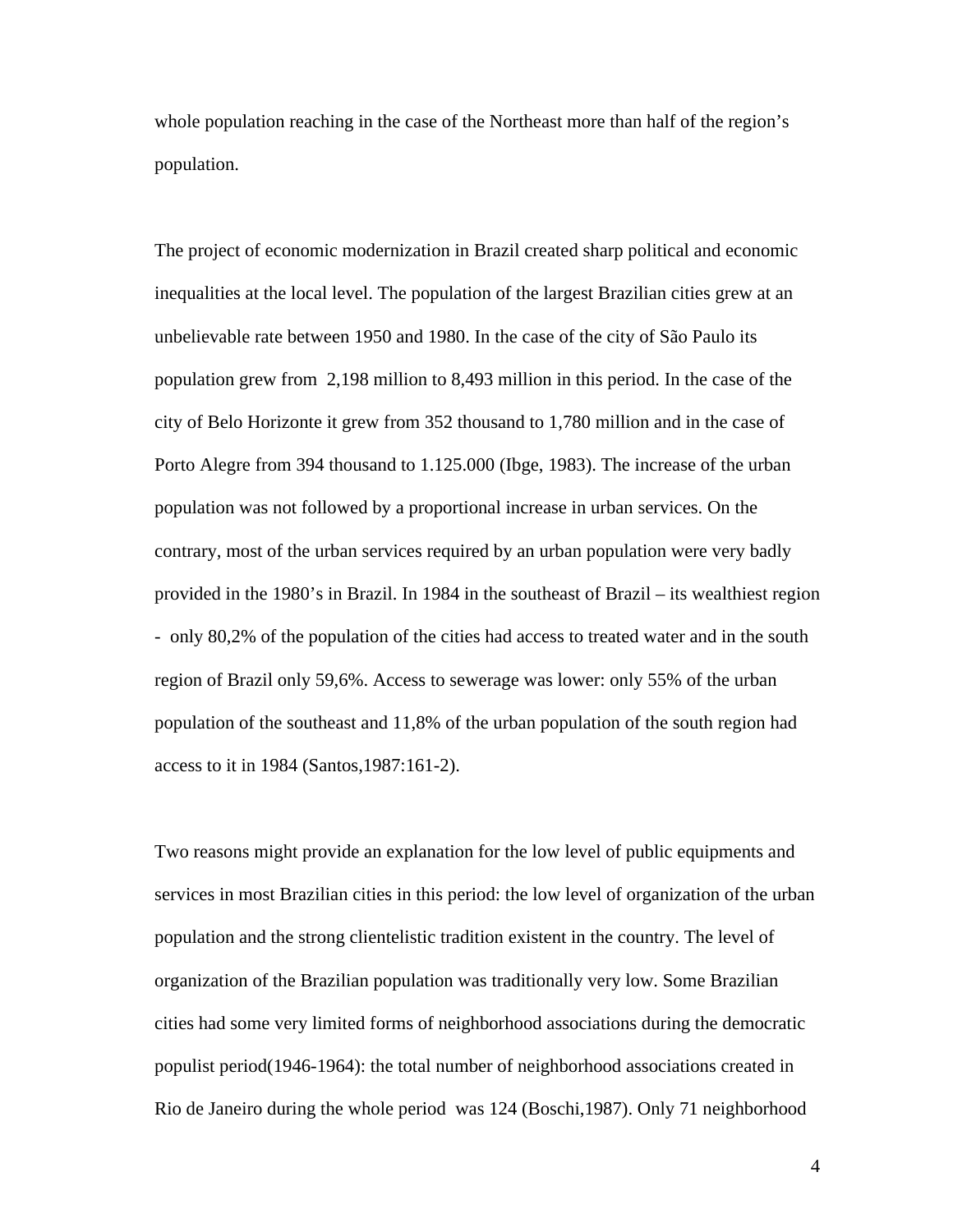associations were created in Belo Horizonte between the 20's and the 70's (Avritzer,1998a). Thus, as a general rule it is possible to state that the level of organization of the Brazilian population was very low at the moment of the breakdown of the democratic regime in 1964. In addition to that, state violence was a factor, curbing organization throughout the whole authoritarian period. Afonso and Azevedo (1988) found fear as the main reason for the urban poor not resisting to urban relocation in Belo Horizonte in the early seventies; Gay (1994) also found fear as the main reason why the Vidigal population in Rio de Janeiro did not organize itself during the same period.

The second reason for the low level of access of the population to urban services is the predominance of a clientelist tradition (Nunes Leal,1946; Roett,1965; Cammack, 1991; Mainwaring,1990; Avritzer,1998b). The main political tradition at the local level in Brazil has been clientelism. The presence of political mediators as those responsible for the deliverance of public goods has marked Brazilian political life since the nineteenth century (Graham, 1990). Only in the late seventies as part of the reaction against authoritarianism and as part of the break between the church and the state<sup>2</sup> this tradition begins to change with the formation of independent neighborhood associations. Neighborhood associations blossomed in the late seventies in Brazil as part of a general associative movement which was part of societal reaction against authoritarianism. In the city of Rio de Janeiro 166 neighborhood associations were formed between 1979 and

 $2<sup>2</sup>$  The church in Brazil has been for most of the century an ally of the state in its project of modernization. In 1930 during the break with the semi-oligarchic form of electoral democracy in place in the country the church mediated the withdrawal of the elected president from Rio. In 1964 in the episodes that led to the authoritarian breakdown the church organized the so called marches of the family with god for liberty which were essentially an attempt to mobilize the middle class against agrarian reform and urban reform. Yet, in the beginning of the 70's the church broke its alliance with the state both for external and internal reasons. See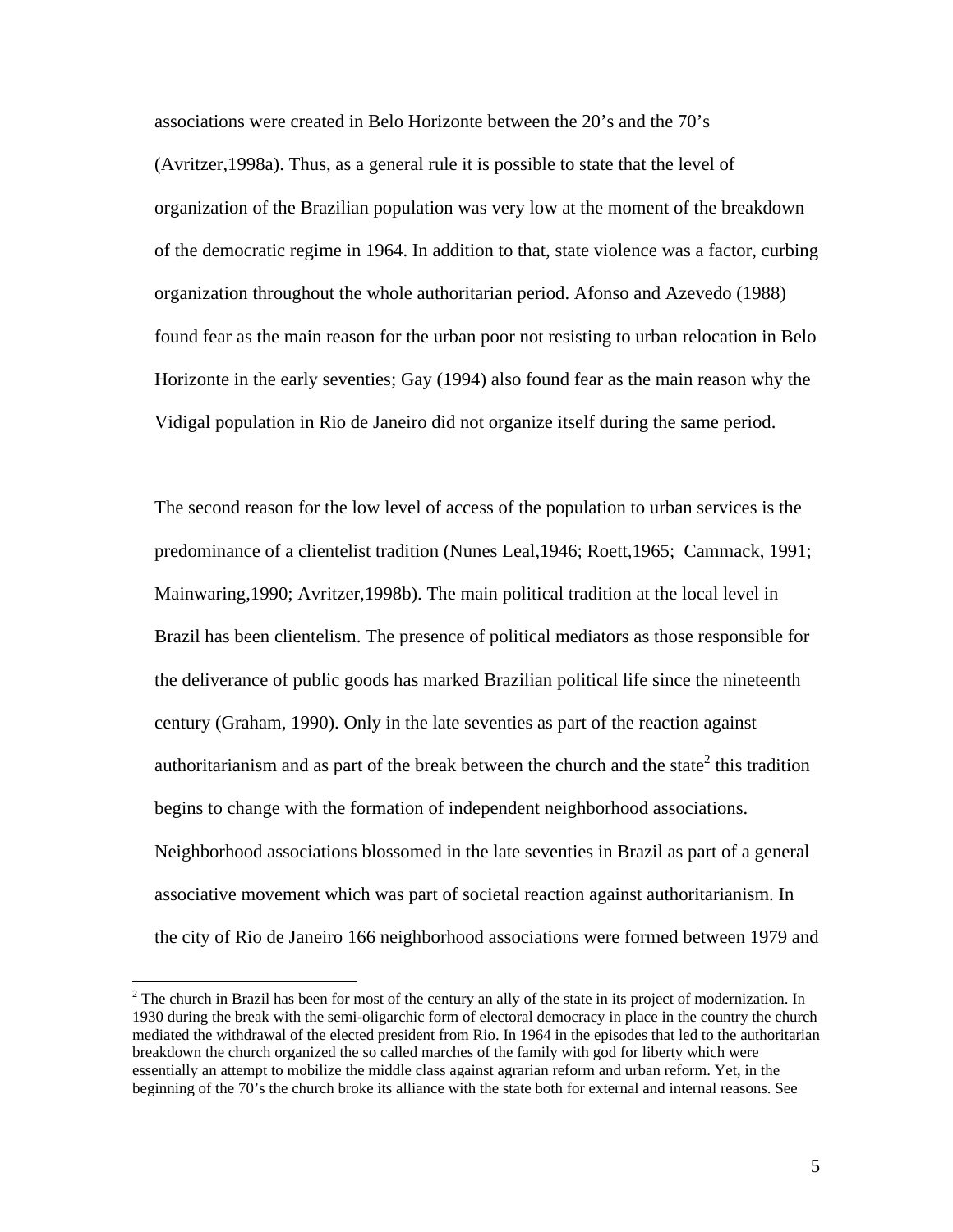1981(Boschi,1987). In Belo Horizonte 80% of the existing neighborhood associations were formed after 1980. In all cases these associations were an expression of a change in associative pattern. They claimed organizational autonomy from the state; they challenged the presence of political mediators; they challenged the tradition of considering urban services as a favor to be delivered by the state (Avritzer,1998b).

Redemocratization in Brazil implied in strong challenges to the century old model of economic modernization and societal control sponsored by the countries elites. At the same time that urban social actors were challenging the control of political mediators upon the distribution of public goods, workers were challenging a tradition of control of trade-unions by the state and important middle class sectors, such as lawyers, doctors, university professors, were reevaluating their lack of organization and their support for a state-sponsored project of disempowerment of all social sectors. This movement led eventually to the electoral defeat of the authoritarian regime's support party in the state elections of 1982 and to a conservative pact within political society which allowed for the withdrawal of authoritarian powerholders from the political scene and the restoration of competition at the political level.

## **Continuities and Renovations in post-authoritarian Brazil**

The political scenario of post-democratization Brazil in the late eighties involved a large dose of continuity at the political level and limited forms of renewal at the societal level.

<sup>(</sup>Bruneau,1974; Casanova,1994). From then on, it provided a protective umbrella for the organization of the poor.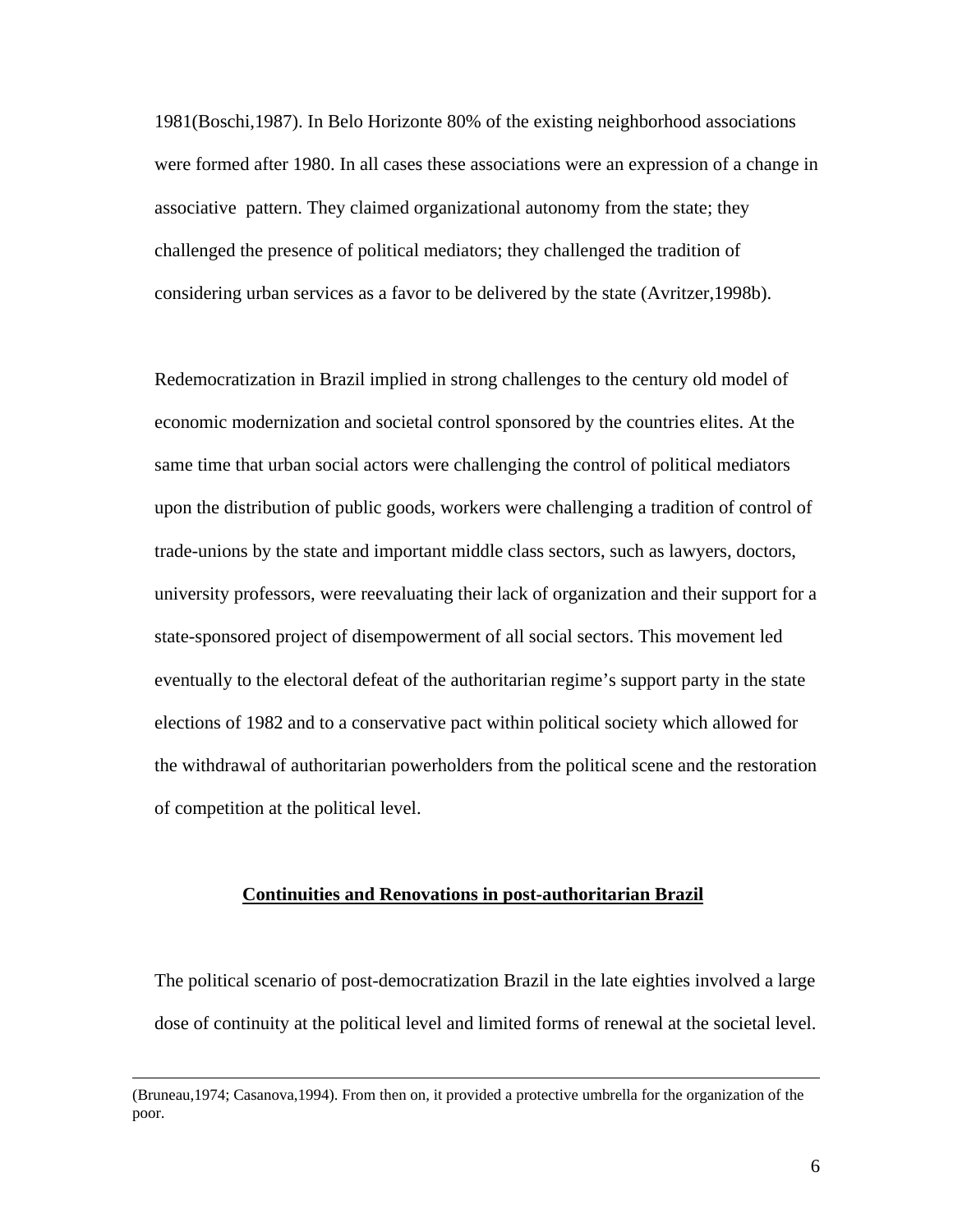At the political level in spite of some seeds of social organization the forces hegemonic during the whole process of modernization of Brazil kept their control upon the political system. The first civilian president, José Sarney, (1985-1990) has been the leader of the support party of the authoritarian regime during its final period. Within the constituent assembly there were more M.P.'s who belonged in one moment to the support party of the authoritarian regime (Arena) than M.P.'s who belonged to the opposition party (PMDB)(Rodrigues,1987).

Political continuity was built not only in terms of political actors but also in terms of their policies. One of the most important institutional leftovers of authoritarianism was the clientelist system built both in the nineteenth century and in the beginning of this century and strengthened by the authoritarian regime.<sup>3</sup> The use of clientelism increased after 1986 through the creation of what can be called a "patrimonial budget". The Ministry of Planing - the institution in charge of the elaboration of the federal budget was transformed in a mechanism for the organization of patrimonial exchanges. Every year when Congress votes on the federal budget, MPs present amendments involving public works in the regions where their electorate is concentrated. The total amount of the patrimonial budget – the portion of the budget to be allocated on local public works is, however, preset by the federal government, resulting in a tendency to pulverize the resources. Each MP is allowed to propose up to twenty amendments. In 1996, a local

 $3$  The relation of the authoritarian regime with clientelist politician varied in its different phases. In its initial phase, the military incorporated a techno-bureaucratic ethos and dissociated themselves from clientelistic politicians. From 1974 on, as they decided to compete electorally with the democratic opposition they began to draw on clientelism due to the fact that most of the opposition was concentrated within the middle class sectors of the large cities. Arena, the authoritarian regime support party, became strong in the more clientelist regions such as the North and the Northeast. It also had strong presence in the countryside drawing on clientelist relations existing there. See Cammack,1990 and Avritzer,1998a.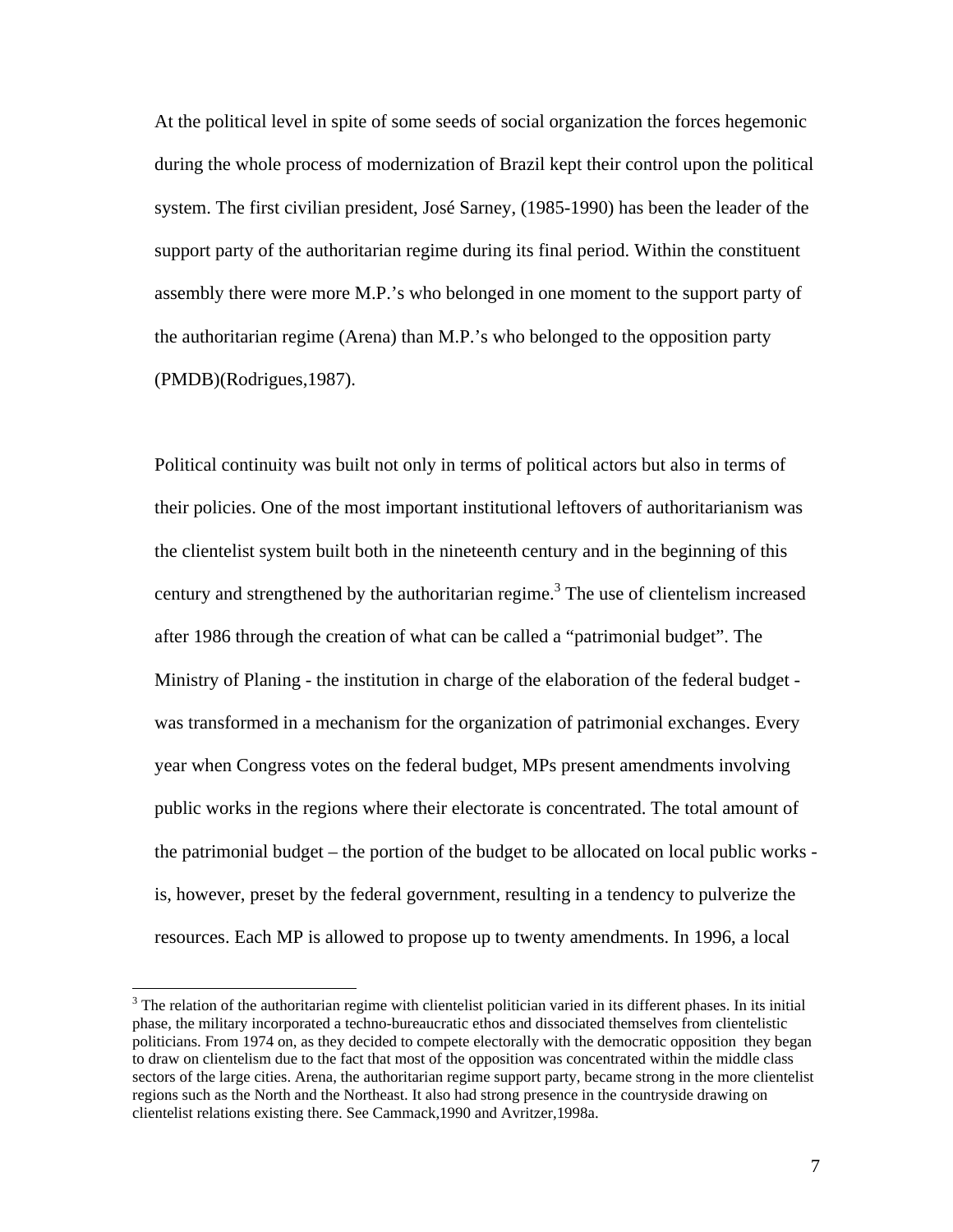election year, US\$600 million were set aside for the patrimonial budget, leaving on average roughly one to 1.5 million dollars in amendments for each MP (F.S.P, 1996d). Most MPs opted in 1996 to divide the resources under their control. Thus, for a public works project budgeted at US\$2 or 3 million, a MP could present an amendment allocating US\$200,000, which means its forecasted conclusion could be fifteen years or more away. In June 1996, there were 2214 public works projects involving more than US\$15 billion which were not expected to be completed because the necessary resources were not budgeted. There is no requirement that an MP who originally proposed a project continue to ask for resources for its completion. Since most of these amendments involve public works at the local level, this systems strengthens political mediators at the expenses of organized society.

The second element of the Brazilian clientelist system is a process of negotiation for the release of resources already budgeted. In general, the executive branch releases these resources slowly, in exchange for MPs' support for projects in which it takes an interest. For instance, if the government proposes a social security reform which faces opposition in Congress, the Ministry of Planning releases funds for ongoing projects in exchange for support for its proposal . Thus, clientelism in Brazil has two main consequences: the first one is to disempower social actors in their capacity to claim resources as part of their condition as citizens. The second, is the extreme inefficiency of social policies and government spending, which accentuates the already extreme inequality in the distribution of revenues in the country.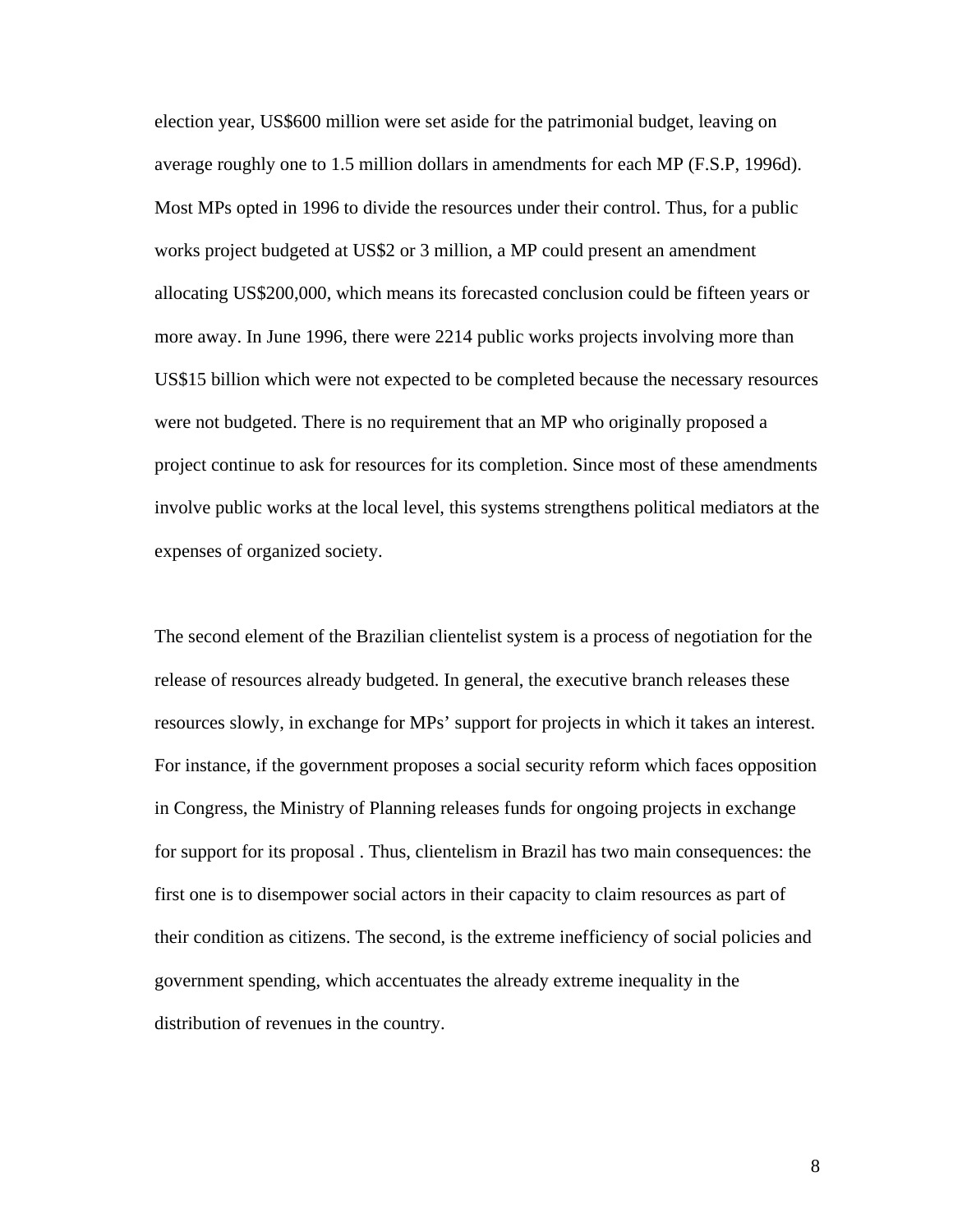Thus, the specific institutional problem existent at the local level and to which participatory budgeting will provide a solution can be described by three elements:

- extreme inequality at the local level caused by an amazing rate of expansion of the cities and by the lack of any policy on how to provide the poor population with access to public equipments.
- the existence of a tradition of low propensity to associate and use of political mediators to claim for public goods. This tradition has led to extreme inefficiency in the utilization of public resources at the local level.
- lack of any mechanism of negotiation among the poor population on which public works should have priority and on how resources should be distributed at the local level.

## **The emergency of the participatory budgeting process**

Participatory budgeting is a process of public deliberation on the allocation of budget resources first introduced by the Workers Party in Porto Alegre in 1990 and in Belo Horizonte in 1993. Porto Alegre is the capital of Rio Grande do Sul and a city which passed through the process above described: its population increased fourfold between 1940 and 1980, with a population growth rate of approximately 5% a year. In this period the state renounced to any attempt to regulate the informal expansion of the city creating room for a series of illegal occupations of urban land which would become *de facto*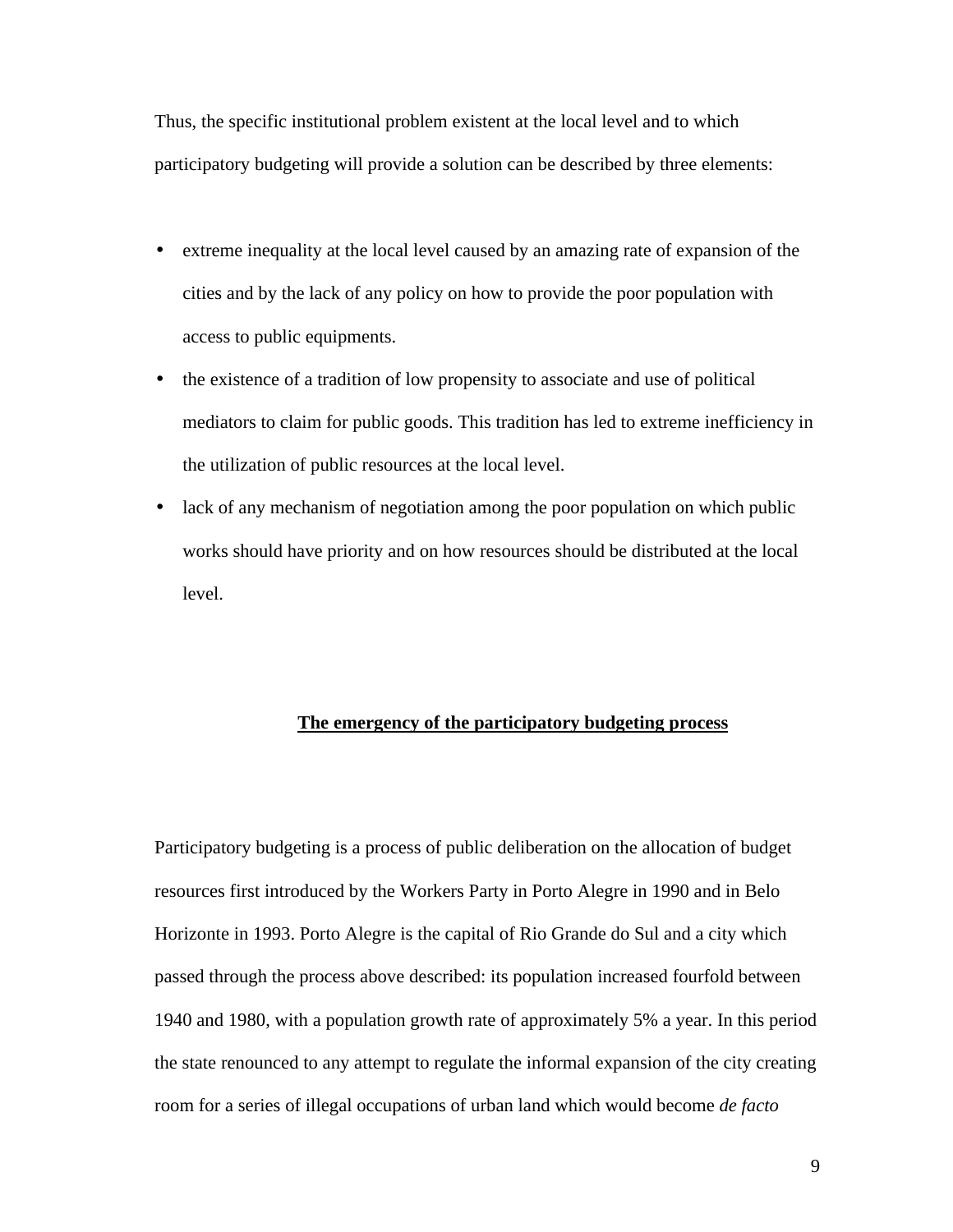neighborhoods. During the authoritarian period there were some attempts of removal of the poor population from the central areas of Porto Alegre and their relocation at the Restinga, an area with a complete lack of public services and equipments. Until the early seventies no utilities were extended to such areas creating an abyss between the formal and the informal city (La Horgue,1997).

The case of Belo Horizonte is very similar. In spite of the fact that it is a city created a hundred years ago and it is a planned city, the area allocated to the lower revenue population soon showed itself insufficient and different forms of occupation of the urban land took place. In 1960, there were already 70 slums in the city in which 25.000 lived (Moreira,1999:56). During the authoritarian period many slums were removed and its population relocated in areas with precarious infra-structure. Only in the eighties, with the reorganization of Brazilian civil society and the formation of neighborhood associations, the regularization of illegal forms of occupation of the urban land took place. In the early eighties a program called *pro-favela* was created allowing the legalization of the property in occupied lands and the incorporation of these areas to the city urbanization process (ibid).

The participatory budgeting process (from now on P.B.) is a local participatory policy which gives a response to the situation of the poor population in major Brazilian cities. It incorporates social actors, neighborhood association members and common citizens in a negotiated process of deliberation which takes place in two stages: a participatory stage in which participation is direct and a representative stage in which the participation takes place through the election of delegates and/or councilors. Due to differences in the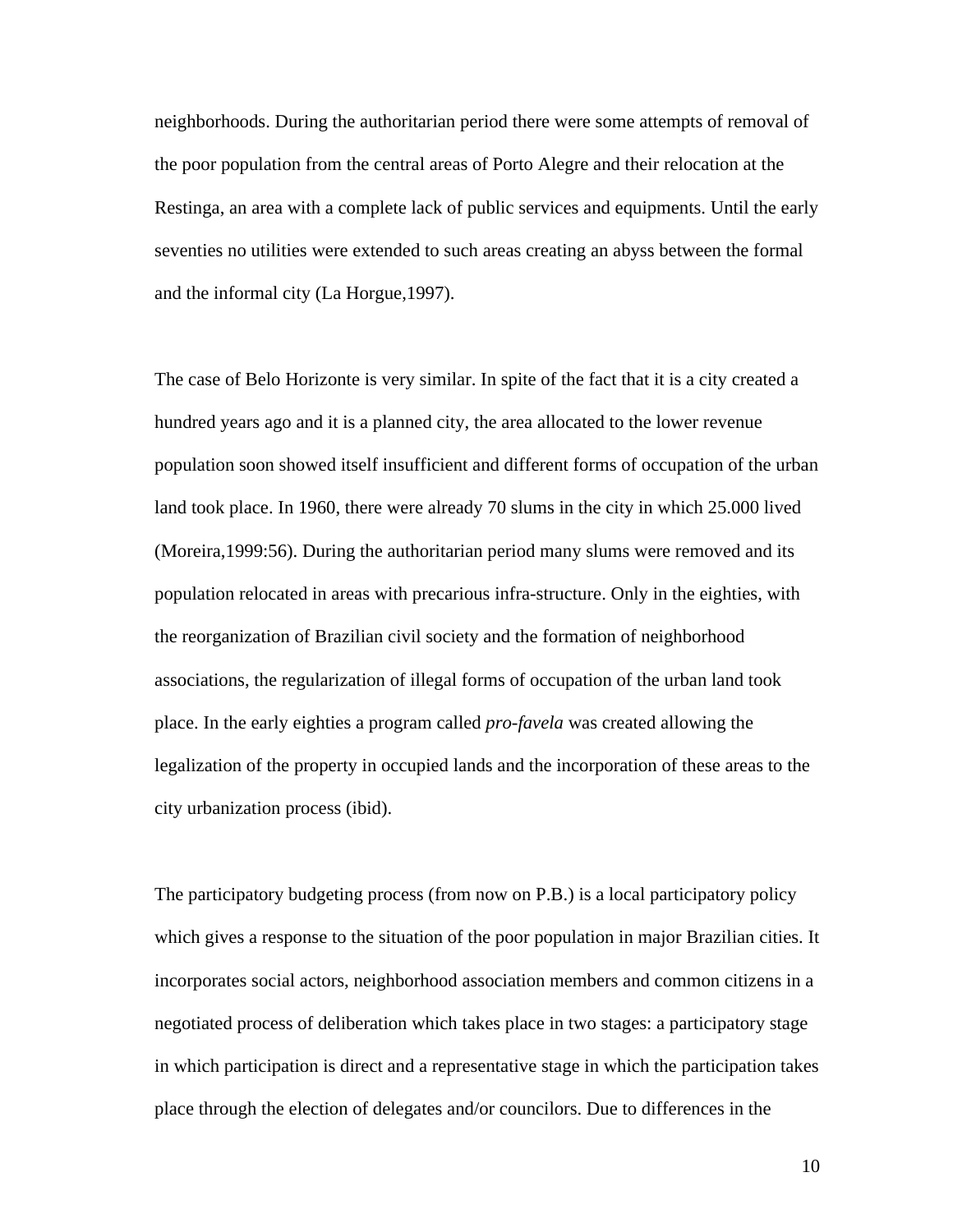process in the two cities allow me to describe separately the functioning of the P.B. in each one of them.

The P.B. in Porto Alegre. The P.B. in Porto Alegre involves two rounds of regional assemblies, one round of intermediary meeting and the functioning during the whole year of a councilors body called the P.B. council. The process begins every year in the month of April when the first round of regional assemblies takes place. In this first stage the population attends an assembly in each of the regions. Every regional assembly in the first round is attended by the mayor and a short account settling process is triggered with the description of the stage of the administrative implementation of the decisions taken in the previous year. The floor is open for about an hour in which citizens express themselves about what has been taking place, about possible disagreement with the administration and about different views on what should be done in their region in the next year. Participation in these meetings is crucial because they will constitute the basis for the participation in the remaining parts of the process. Participation is these meetings is individual but individuals throughout the registration process are required to point out membership in voluntary associations. In 1999 about 2/3 of them expressed some link to associations in the regions. Delegates are elected at the end of the first round of regional assemblies based on two criteria: the first one is the total number of people attending the assembly. There is in Porto Alegre a criteria to determine the total number of delegates which is the following: for "... up to 100 people attending  $-1$  delegate for every 10 people, from 101 to 250 – 1 for every 20, from 251 to 400, 1 for 30, from 401 on 1 for 40"(Poa,1999 a:6). For instance, the first round regional assemblies in the center of Porto Alegre was attended in 1999 by 520 people. This means that the regional will have 26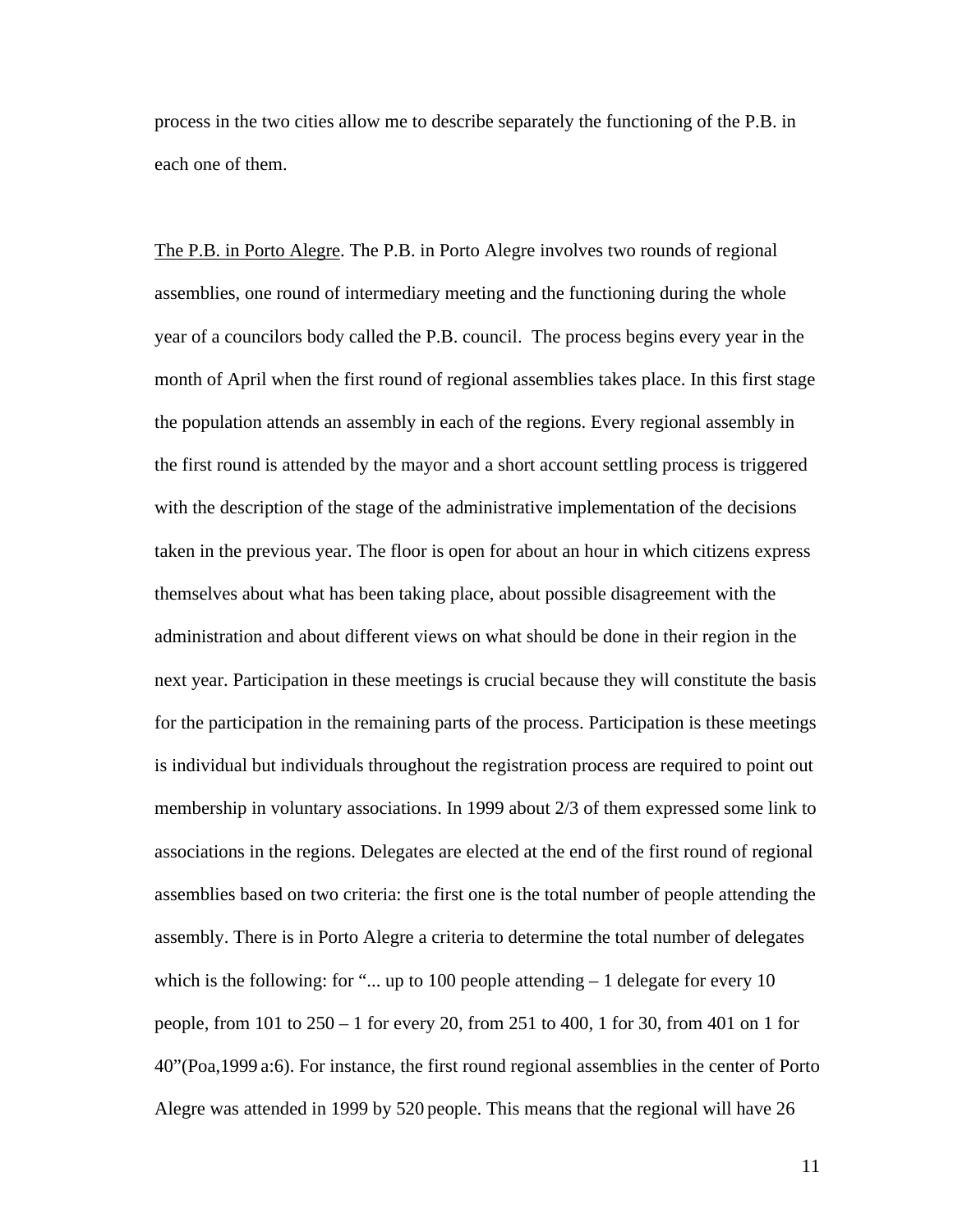delegates (10 for the first 100, 08 for another 150 people, 05 for the other 150, and 03 for the remaining 126 people who attended the meeting). The second criteria is the number of people registered by each of the regional groups. Thus, still in the center regional of Porto Alegre *the associação dos moradores do centro* registered 47 participants totaling 9,03% of the participants. It was entitled to two delegates.

The second moment in the P.B. process is the so called intermediary meetings. They are in charge of two things: the hierarchization of thematic priorities and the deliberatation on public works to be claimed by the regional. Hierachization is a process through which among twelve types of public goods (pavement, sewerage, legalization of urban property, organization of the city, housing, education, health and social assistance, transportation and circulation, leisure, sports, economic development and culture) five priorities are chosen. Hierarchization involves two previous processes done by the public administration: the evaluation of previous access of the population to public goods and the classification of each of the city's regions according to its population. Thus, two criteria are in operation in the process of hierarchization: the first one is the criteria of previous access (need). A table of classification of priorities assigns grades on an inverse relation to previous access to the public good at stake. According to the 1999 criteria up to 80% of previous access to a public good leads to grade 1, up to 60% of previous access grade 2, and up to 20% grade 5. The second element of the process is amount of the population concentrated in the region and the third is the decision of the community itself which also leads to grades from 5 to 1 to its choices. At the end of the process of hierarchization a region can reach up to 15 points if it had less than 20% of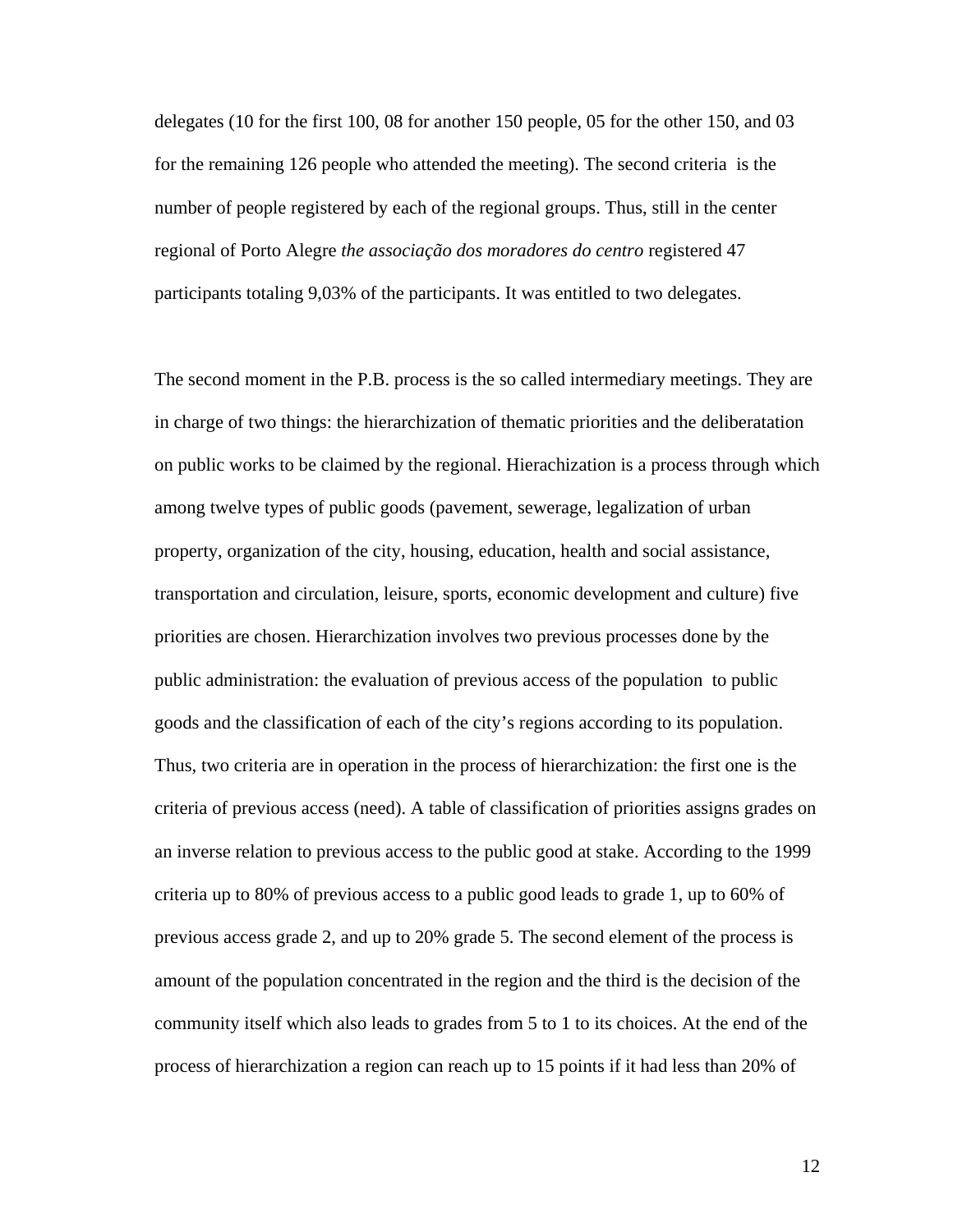previous access to a public good, chooses this good as its priority and has more than 120.000 inhabitants.

In the second round of regional assemblies the region elects its delegates to the P.B. council. This process which takes place in June leads to the formation of the Participatory Budgeting council composed in the following way: 2 councilors from each of the 16 regions (32), 2 from each of the five thematic oriented assemblies (10) one from the Uampa – the umbrella organization of neighborhood communities - and one from the civil servants trade-union (2). The total number of members of the P.B. council is 44.

The thematic oriented meetings. From the second administration of the Workers Party (1993-1996) on the administration introduced the so called "thematic oriented meetings". They were the result of a process called constituent city and had as its aim to incorporate into the P.B. social sectors who still stood aside of the process. (Navarro,1998). The result was the introduction of five thematic oriented assemblies on the following issues: city organization and development, health and social assistance, economic development and tax systems, transport and circulation and education, culture and leisure. (ibid). The cycle of the thematic oriented meeting is parallel to the cycle of the regional meetings and they are entitled to elected 10 delegates for the P.B council.

The P.B. council: the P.B. council is inaugurated each year during the month of July. Its attributions are: to elaborate the budget proposal having as its basis the decisions on hierarchization and the votes on public works which already took place in the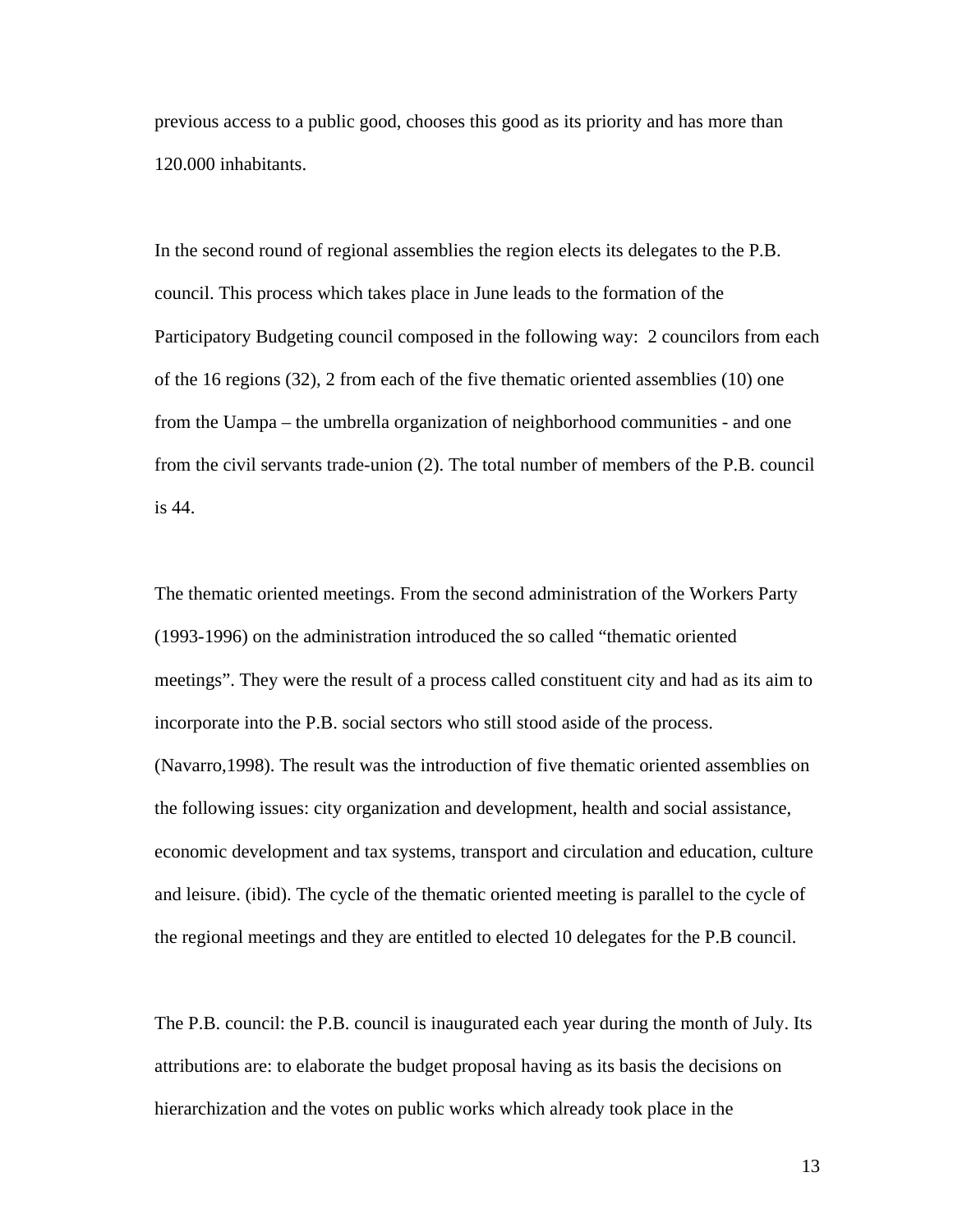intermediary meetings. The P.B. council revises the final budget proposal elaborated by the Gaplan and mayor's cabinet. It also monitors during the whole year the implementation of its decisions by the city administrative agencies. In the month of September a final budget proposal is in place.

### The P.B. in Belo Horizonte:

The P.B. is also in practice in the city of Belo Horizonte since 1993. Its format involves three rounds of regional assemblies (from this year on there will be only two rounds) which lead to a regional forum of priorities. The first round of regional assemblies is similar to its counterpart in Porto Alegre with the difference that it more argumentative and less deliberative. The administration opens each of these assemblies making a public accountability on what has been decided in the previous year and what is the current state of implementation of previous decisions.

It is from the second round of regional assemblies that the P.B. becomes more deliberative. In the second round of regional assemblies the administration points out the available amount of resources for public works in the areas of pavement, sewerage and housing. The process of decision is different from the one utilized in Porto Alegre. The administration announces the amount of resources available for each of the regions through the use of a formula which connects resources in a straight relation with the size of the population and an inverse relation with the average revenue: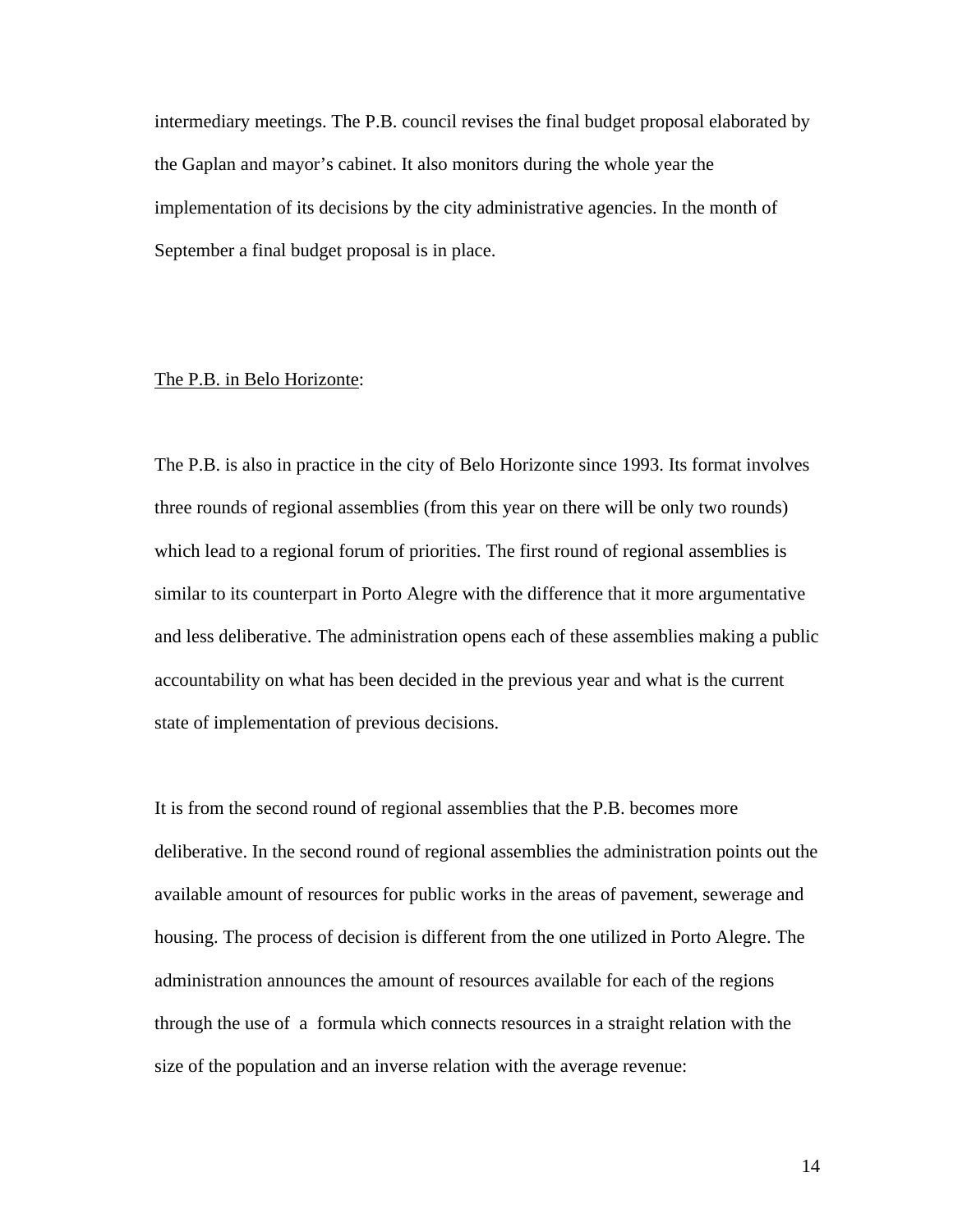$$
PVR = \underline{popR} \newline e \underline{1/Y}^*
$$

1

50% of the available resources for the P.B. are evenly divided among the regionals and 50% using the above formula. Still in the second round of regional assemblies the main proposals for public works in each of the sub-regions (Belo Horizonte has 37 subregions) are already presented triggering a process of negotiation among the communities.

The third round of regional assemblies involves the indication of the delegates who will vote on the public works to be included in the city budget. Delegates were elected in 1998 according to the following criteria: from 1 to 200 participants, one delegate for each 10 people attending the assembly; from 201 to 410 participants, one delegate for each 15 people attending the meeting; above 410, 1 delegate for each 20 people attending the meeting. In addition to that each regional is entitled to one delegate per legally constituted voluntary association which exists within its boundaries (BH,1999). Once the delegates are elected for the forum on regional priorities a process of negotiation and argumentation takes place.

The priorities caravans: the priorities caravans constitutes a moment within the regional in which members of the sub-regional negotiate among themselves their different proposals. Each community which has proposed a public work to be included in the city budget visits the other communities in order to evaluate its level of need. At the same

<sup>\*</sup> popr is the regional population, pvr is the virtual population, Y is the regional average revenue and e is a constant with the value of 2,7182818.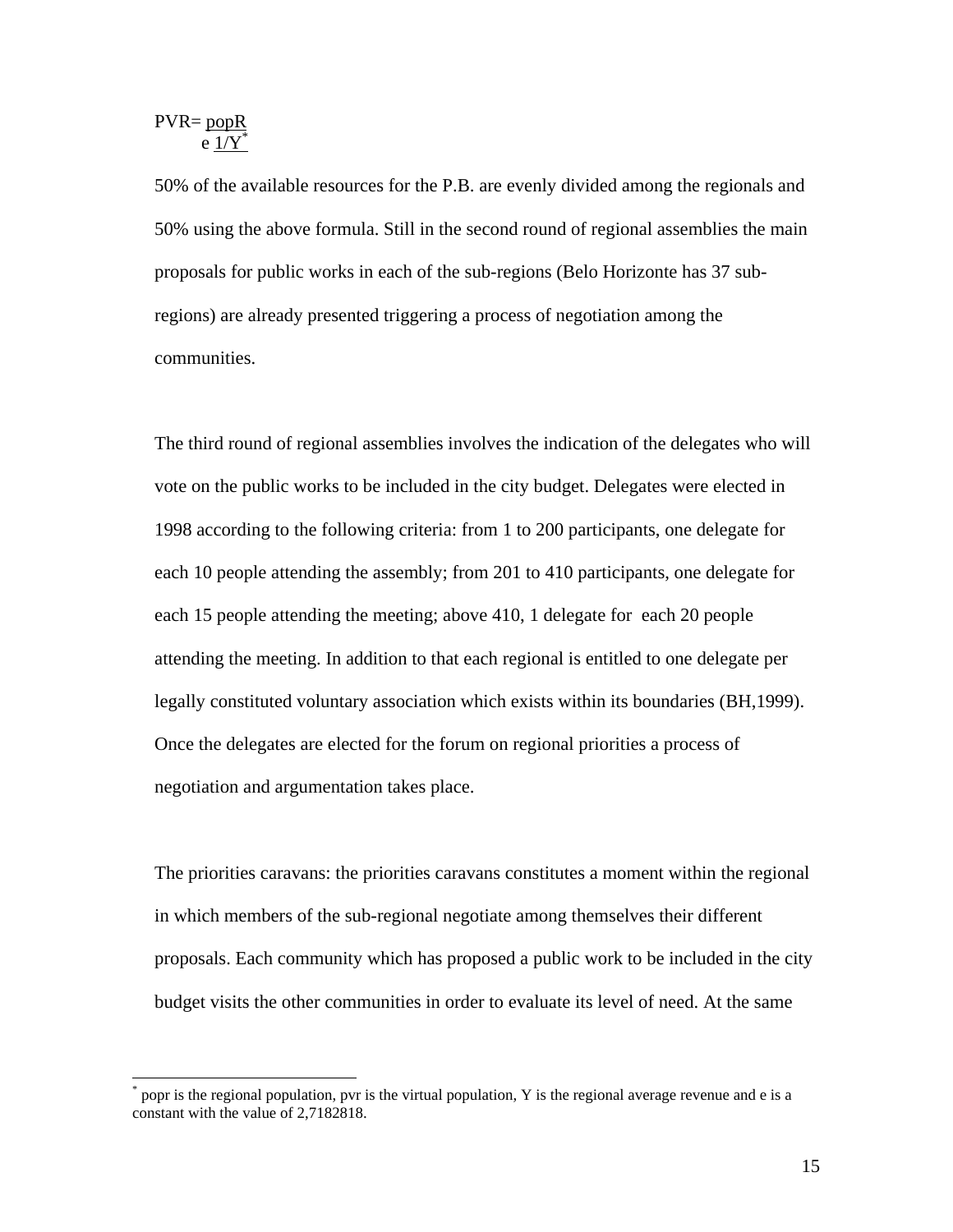time, different communities start to support each other claims forming coalitions which will be decisive in the deliberative process.

The forum of regional priorities: at this stage the delegates from each of the sub-regions who already visited other regions negotiate with each other on the final format of the budget. Differently from Porto Alegre the final decision in Belo Horizonte takes place through the formation of tickets with coalitions of proposals among the different subregions. Also differently from Porto Alegre the decisions of the regional fora are final. The public works approved by the delegates will be integrated into the budget proposal. 20% of the delegates present in the regional fora are transformed in members of the *Comforças*, a monitoring body with the prerogative to follow the process of bidding for public works and with the prerogative to negotiate the substitution of public works in case of technical problems.

### **Evaluating the process of institutional innovation**

There is a general consensus in Brazil that the P.B. works better than the traditional method of making the budget. Yet, there is no consensus on why it works better and how its main features were introduced. Some analyst attribute the success of the P.B. to the original proposal of participation introduced by the Workers Party (Souza,1999 ) and other analysts consider the P.B. to be a product of multiple subjects having its origins in social movements' actions(Baierle, 1998). In this section of the paper I am going to analyze the origin of the P.B. and argue that its design is in fact a combination of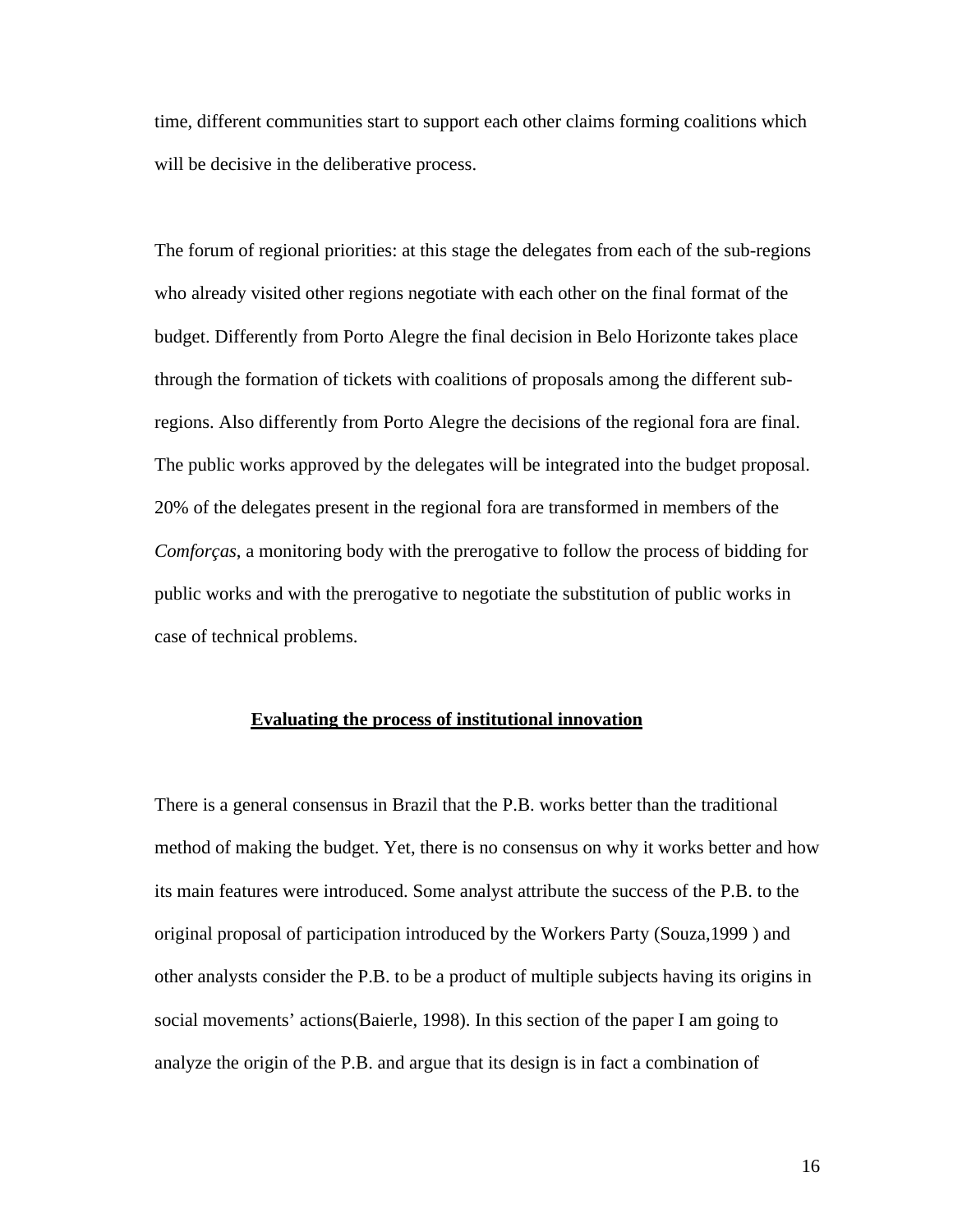different proposals which emerged both at the level of social movements and at the local level.

The centrality assumed by the process of making the budget within the process of distribution of public goods is a process which began Uampa – the federation of neighborhood associations in Porto Alegre in the late 80's. Neighborhood movements have been strong in Porto Alegre from the beginning of democratization process in Brazil (Baierle,1998). Since the first popular elected administration in Porto Alegre in which a left populist party (PDT) was elected to run the city, there was a demand on the part of members of neighborhood associations to monitor the activities of the local administration (Baierle, 1998). In a meeting called to discuss the participatory policies proposed by the Collares administration which took place on March 26, 1986, UAMPA's deliberative council issued a document on popular participation in the city. This document had three main points: 1)the identification of the process of participation with "the control in the definition of the city budget"; 2) the identification of the process of making the budget with the discussion on investment priorities in each neighborhood; 3)the control and the monitoring of the budget execution. (Uampa,1986).Yet, the specific form of the process of democratization of the budget was not clear for Uampa.<sup>4</sup>

The Workers Party was part of the movement for the organizational autonomy of labor from the state and, at the same time, advocated an idea of participatory democracy more inspired in the Marxian conception of labor councils than in the social movements

<sup>&</sup>lt;sup>4</sup> I am very grateful to Marcelo Kunrath for pointing to me the existence of the Uampa's document.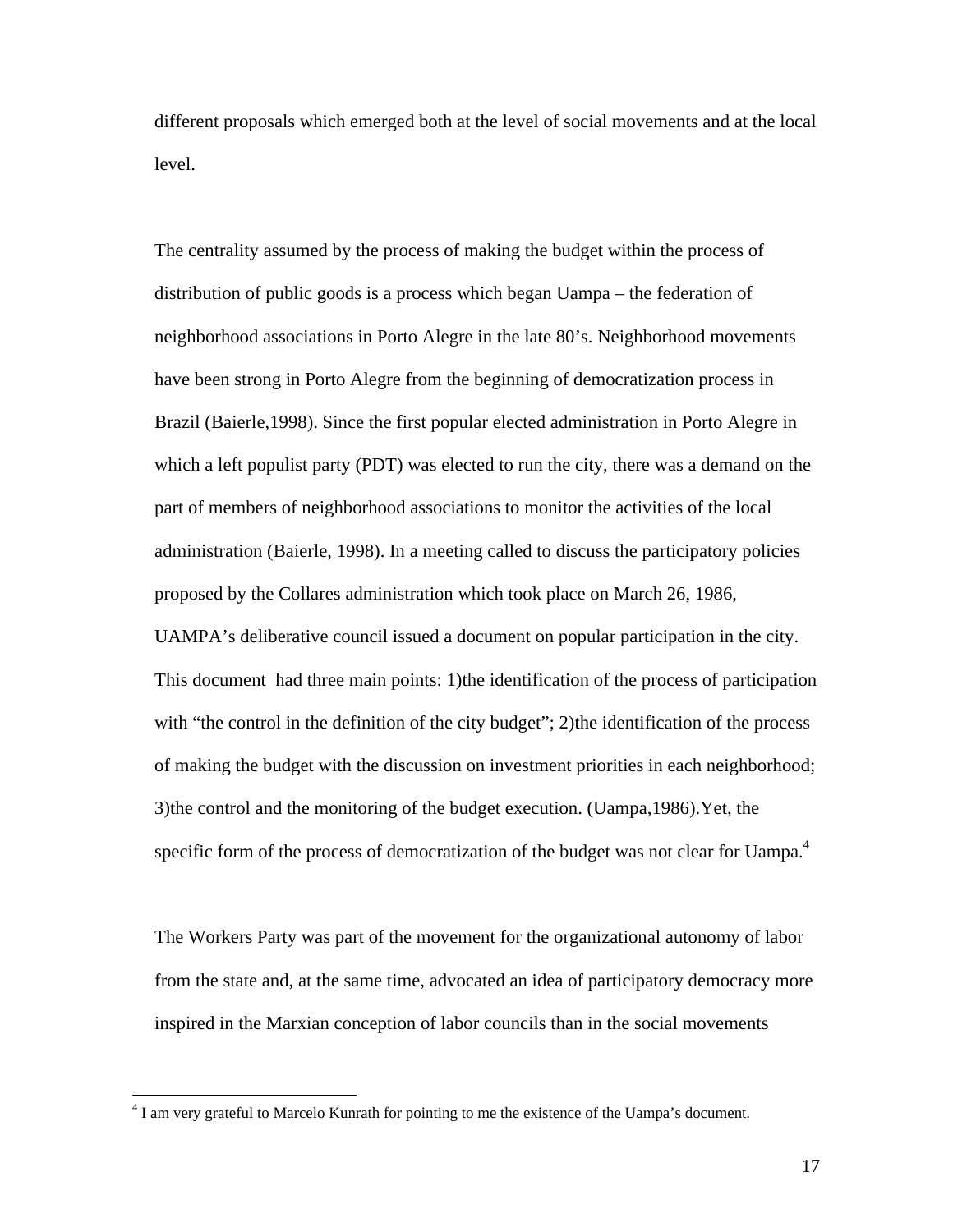trajectory in Brazil.<sup>5</sup> The Workers Party program was a defense of local councils generating city councils and furnishing a workers based parallel form of administration (Abers,1996:38). The Workers Party had its first important victories in the local elections of 1988 in which it elected the mayors of São Paulo and Porto Alegre among other cities and in some cases, like the one of São Paulo, decided to practice something very similar to its workers councils proposal. Even in the case of Porto Alegre the conception which prevailed during the first year of Worker's Party administration was deeply influenced by the conception that politics always involved the representation of particular interests and that a Workers Party administration was supposed only to reverse the particular interests prevailing within the local administration (Utzig,1996:211).

The political decisions on participatory budgeting were taken in a parallel way during the first two years of the Workers Party administration in Porto Alegre. The Olívio Dutra administration pursued from its inauguration a general orientation towards participation. Most of the secretaries introduced some component of participation in the first year in the process of elaboration of health proposals, education proposals and also of planing. At the same time a crucial decision took place in the first thirty days of the Olívio Dutra administration: the decision to assign to the CRC – Coordination of Relations with the Community - the role of centralizing of all the claims by the community. The CRC is one of the institutions which is central in the PB process. It already existed in 1989 (Lima,1999).Yet, the CRC role up to that point was to provide the city associations with a tax exemption certificate (atestado de utilidade pública). Thus, four actions in the

 $<sup>5</sup>$  It is beyond the aims of this work to analyze the formation and evolution of the Workers Party. For an</sup> analysis of the movements which claimed for labor autonomy in Brazil during the democratization process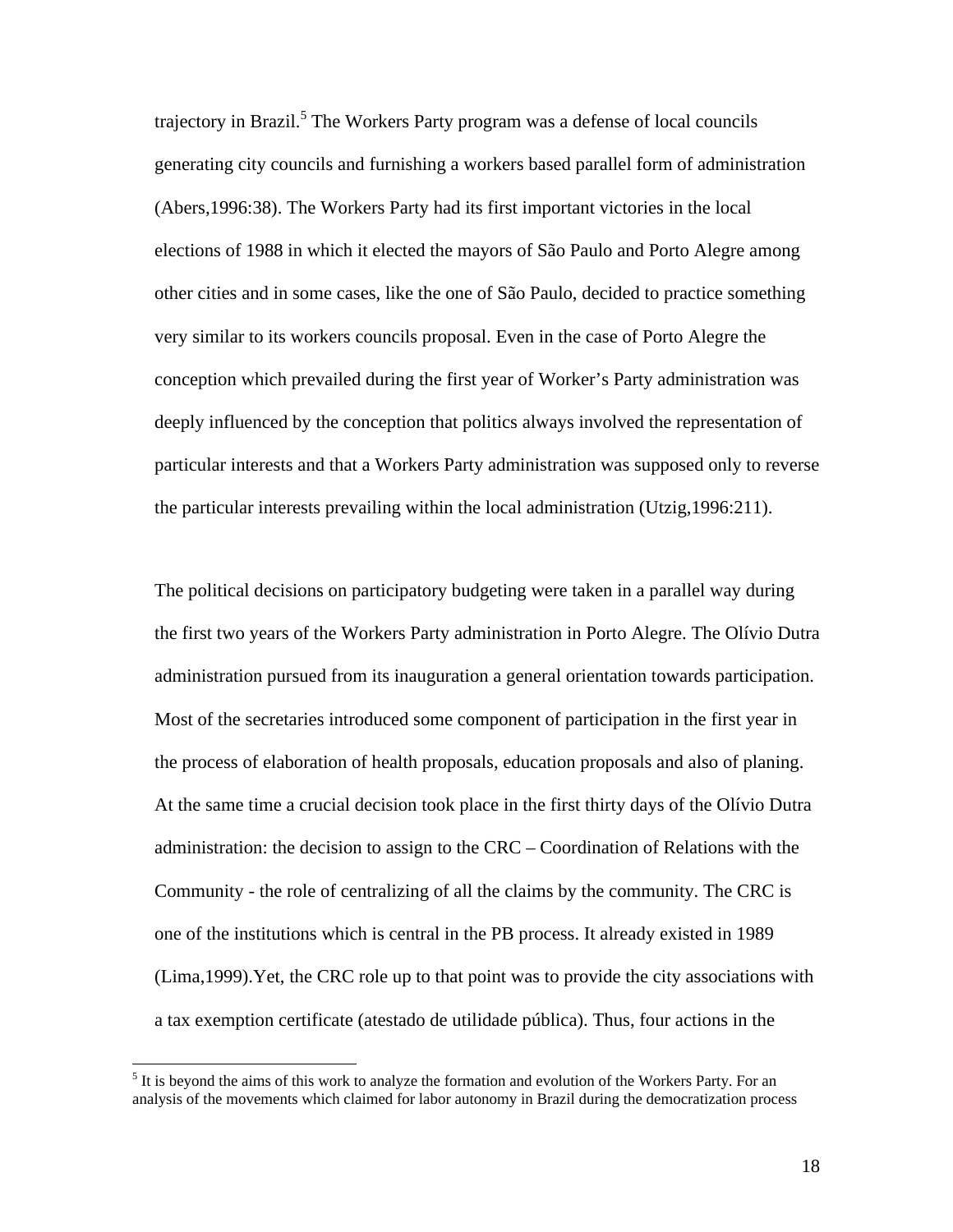direction of the participatory budgeting overlapped in the beginning of the Dutra administration: the concern of urban social movements with the control of the budget and with direct participation at the local level; the importance assigned by the Workers Party to participation and to a councilors mechanism; the decentralized initiative of several secretaries including the planning secretary to give incentives to popular participation and the idea which emerged in the first thirty days to centralize the process of participation in the CRC. This combination differently from the a posteriori explanations available today (Souza, 1999) was not planned in advance. Table 1 below summarizes the initiative which led to the introduction of each of the elements of the participatory budgeting process.

|                      | original proposal          | form of deliberation   | final design           |
|----------------------|----------------------------|------------------------|------------------------|
| neighborhood         | local assemblies and       | based on direct        | Neighborhood           |
| associations         | control of the             | deliberation at the    | associations proposal  |
|                      | population on              | local level.           | prevailed at the local |
|                      | budget decisions           |                        | level.                 |
| <b>Workers Party</b> | workers councils and a     | based on delegates     | <b>Workers Party</b>   |
|                      | mechanism for the          | electing new           | proposal               |
|                      | election of city           | delegates              | prevailed at the       |
|                      | councils                   |                        | intermediary           |
|                      |                            |                        | level (municipal       |
|                      |                            |                        | budget council)        |
| Local                | inversion of priorities on | based on a combination | administration         |
| Administration       | the city process of        | of participation       | proposal kept          |
|                      | decision-making            | and                    | the connection         |
|                      |                            | administration         | between                |
|                      | concentration of claims    |                        | participation and      |
|                      | at the level of the        |                        | the operation of       |
|                      | <b>CRC</b>                 |                        | administrative         |
|                      |                            |                        | institutions           |
|                      |                            |                        | (Gaplan, CRC,          |
|                      |                            |                        | CROP)                  |

Table 1: original proposal and final design of the P.B.

see Avritzer,1988. For an analysis of the formation of the Workers Party see Keck,1992.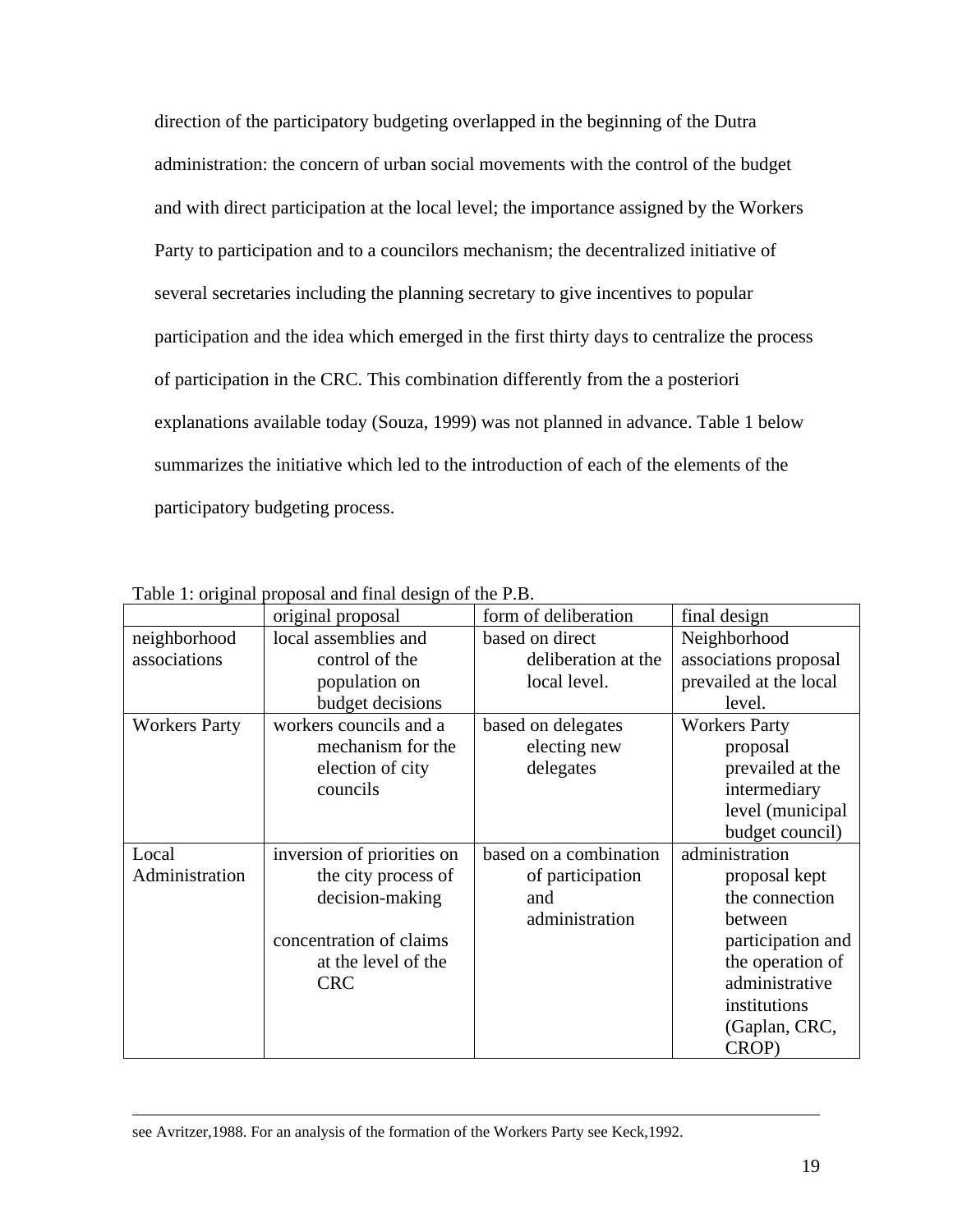The consolidation of the P.B. also involved an important administrative reform which led to the creation of the GAPLAN, a crisis moment in which the planning secretary of the administration decided to leave due to reduction of the prerogatives of his secretary. Gaplan, the planing agency in charge of the making of the budget was created as a result of this process and the process of making the budget became centralized in the mayor's cabinet.

The P.B.. has an institutional design that allows it to cope with administrative problems within the specific political culture in which they are inserted: a culture divided between clientelist and non-clientelistic, hybrid and deliberative elements. Abers (1998) showed how the Extremo Sul neighborhood in Porto Alegre which was dominated by clientelist politicians found in the P.B. an incentive to move to a more autonomous form of claiming public goods. According to her, in the first year of practice of the P.B. the Extremo Sul neighborhood made a very long and unordered list of demands which remained unattended (Abers,1998:520). Yet, one improvement made in the neighborhood through the P.B. caused a demonstration effect leading the neighborhood to inquire on how to participate. The willingness to participate led to a change in leadership. Neighborhood assemblies in the Extremo Sul used to gather around 80 people. In the next year after the change in leadership the neighborhood assembly gathered 569 people and city investments started to pour into the area. An example in Belo Horizonte in a neighborhood called Zila Spósito shows a similar process. The neighborhood was formed as a consequence of the need to relocate part of the population of another neighborhood due to the construction a new avenue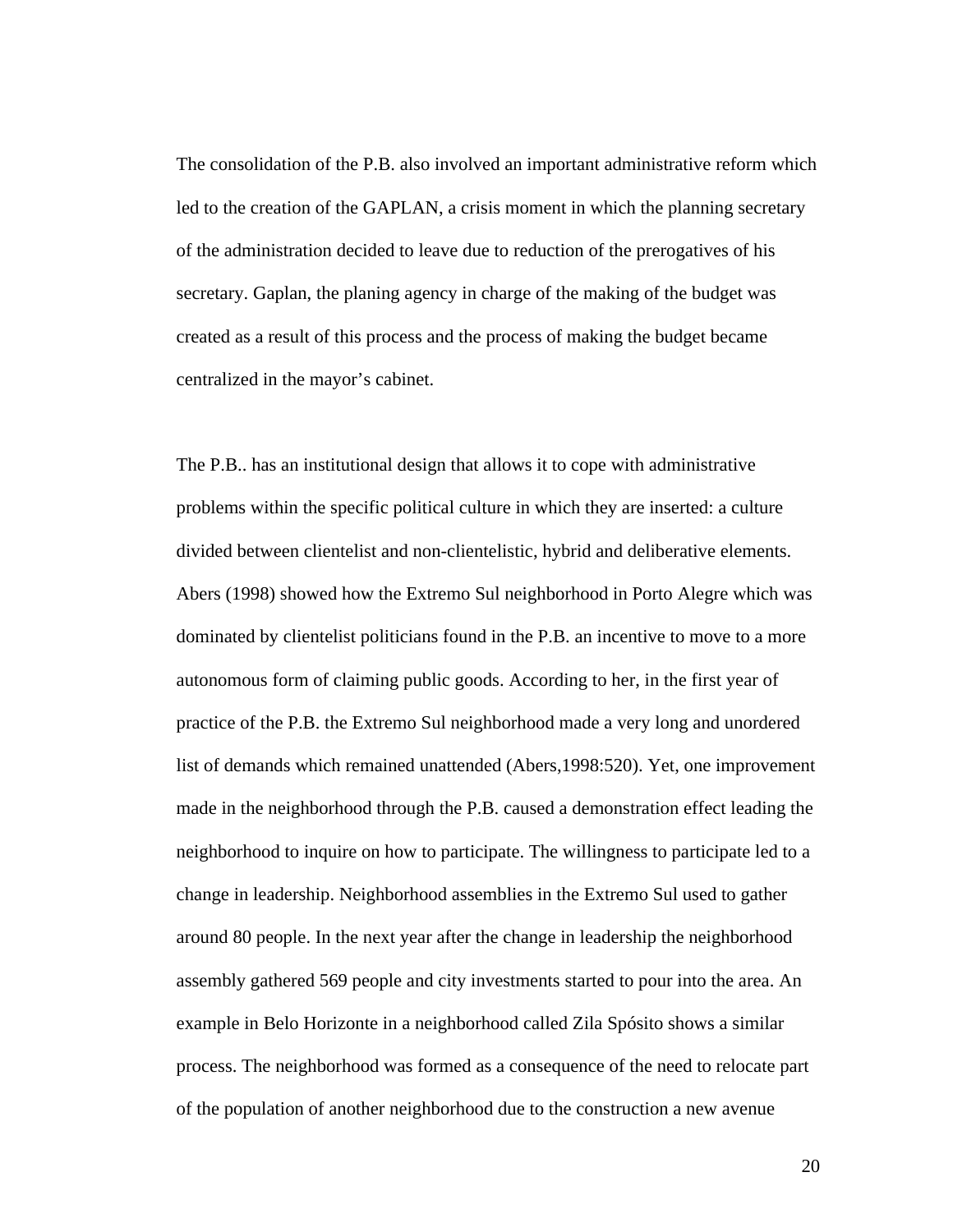(Avritzer,1997). As the population arrived in the neighborhood water supply was irregular, sewerage and pavement were not available. In the first year of operation of the P.B. in Belo Horizonte a few leaders of the community made the claim for sewerage and pavement for the neighborhood. They did not know how to claim and they failed to convince other participants on the priority of their claims. A change in the neighborhood association and the formation of a new leadership led them to envision a much better organized form of participation in the next year leading them to have their claims included in the city P.B. plan for 1995. The examples in both Porto Alegre and Belo Horizonte show how institutions designed for public deliberation might have a positive effect in situations of previously existing deliberative inequalities: in the case of Porto Alegre inequality stemmed from the existence of clientelism in the neighborhood; in the case of Belo Horizonte inequality was the result of the lack of minimal organizational skills. In both cases, a participatory design leads the population to move from a situation in which there is a deliberative inequality to one in which they become equal members of a deliberative process. The P.B. facilitates the overcoming of two traditional mechanisms: hierarchical relations derived from the *favor* culture and the practice of claiming goods through mediators are substituted by forms of association and a forms of free expression

# **Evaluating the Characteristics of the Participatory Process**

An evaluation of the participatory characteristics of the P.B. shows both in the case of Belo Horizonte and Porto Alegre that participation is directly linked to the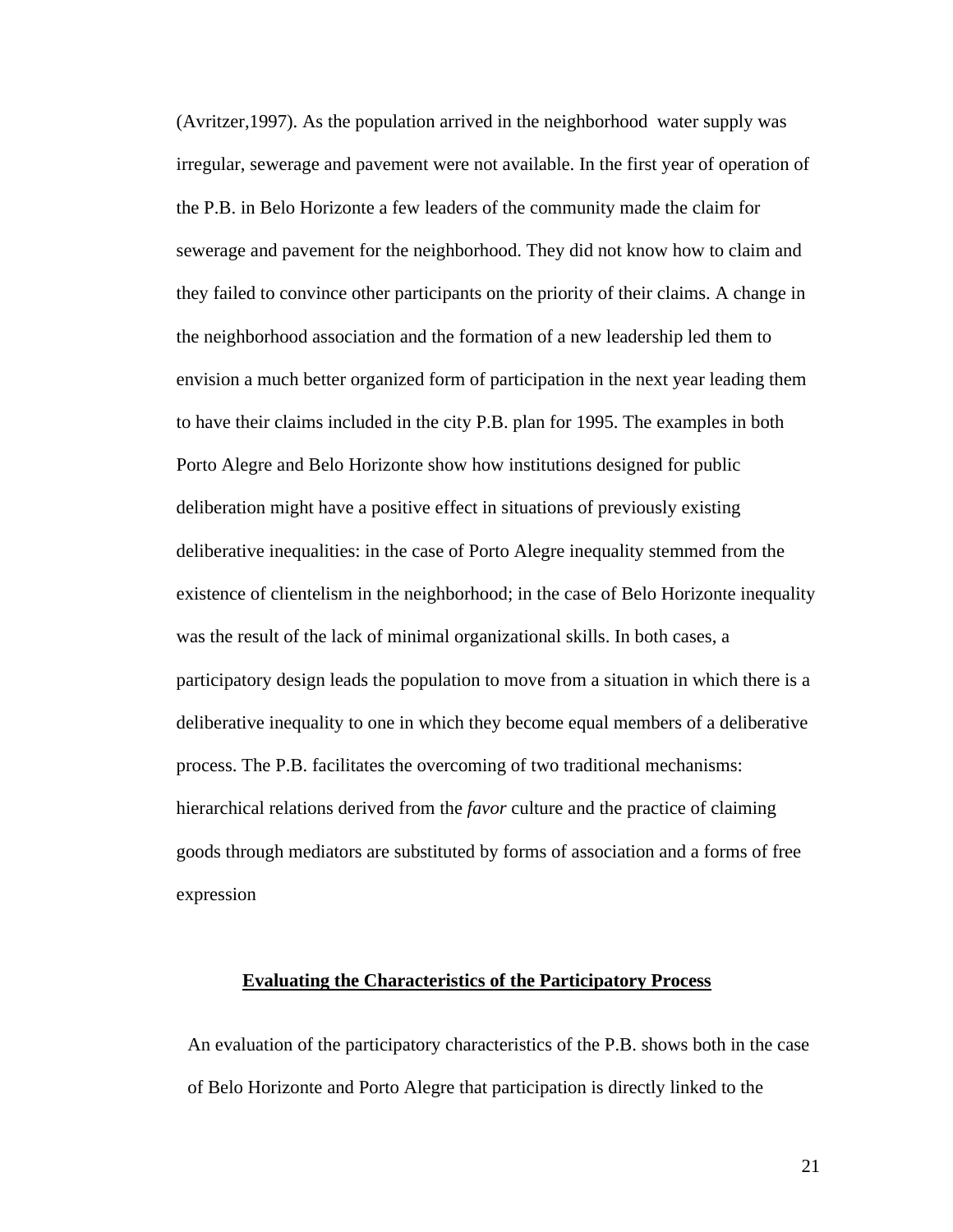credibility of the process and the existence of public rules for action. Participation in the P.B. plays two different roles: 1) assuring a form of deliberation which is public and makes available the information on the access to public goods; 2) in the case of PB council and *Comforças* participation, guaranteeing the implementation of the deliberations already taken. Table 2 below shows the levels of participation in Porto Alegre: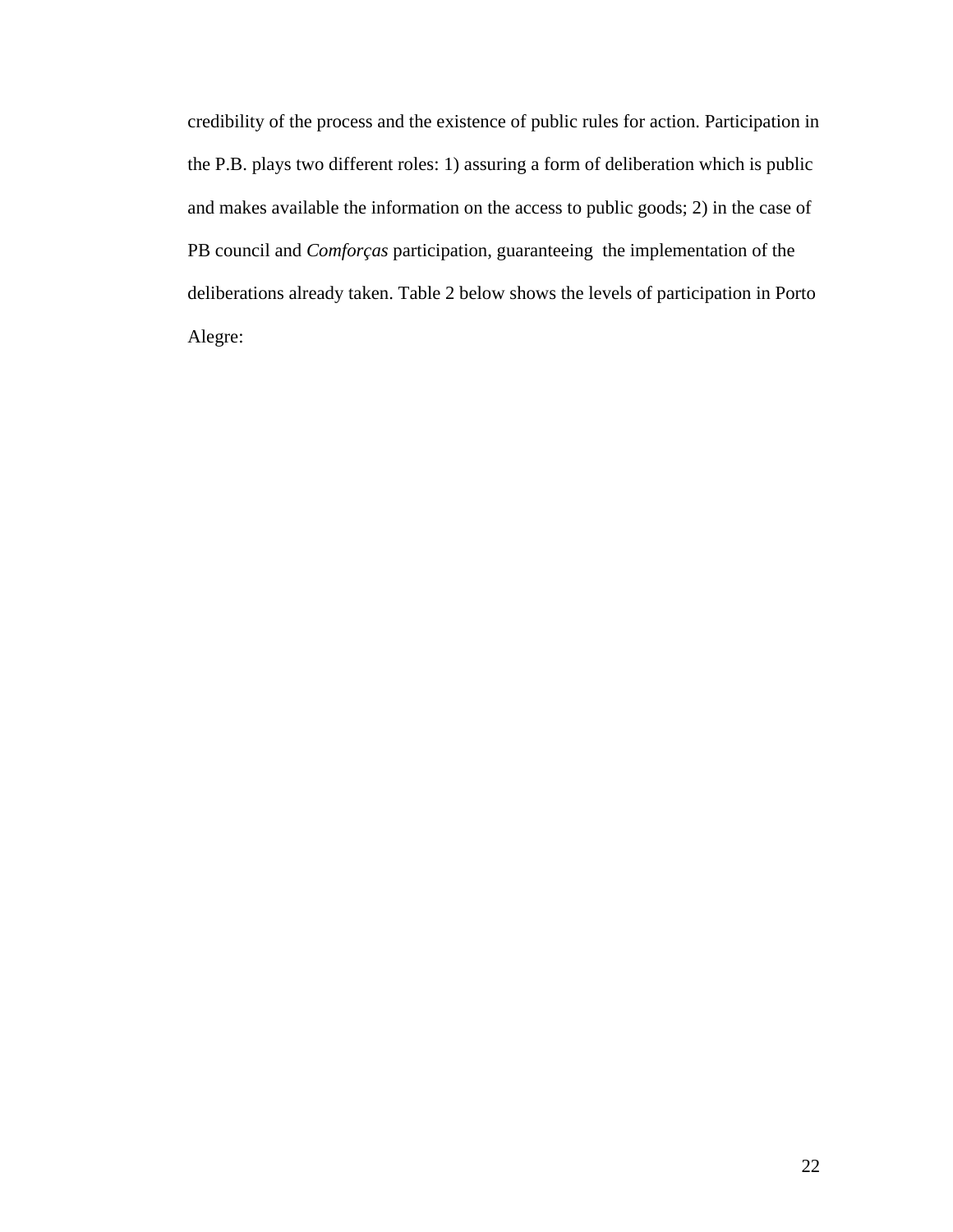Some characteristics of the participation in the P.B. are worthwhile to stress: first of all, initial participation in Porto Alegre's P.B. was low. Participation in the first year was low in most of the regions and very low in the regions in which there was no previous tradition of social organization such as Restinga, Glória, Ilhas and Humaitá (36, 20,80,10 during the second round of regional assemblies). Probably the low levels of participation in almost all regions was linked to doubts on the effectivity of the process in its capacity to deliver public goods. From the second year on, there is a huge difference in the pattern of participation. On the one hand, effectivity of the first year deliberations was enough as an incentive in those regions which already had a previous tradition of community organization such as the Leste (east region) in which 705 attended the second regional assembly or Parthenon in which 264 people attended the second regional assembly. On the other hand, participation remained very low in the regions without a previous tradition of participation or community organization. These regions which are among the poorest, had low levels of political participation for some years. At this stage, the determination of the administration to continue with the participatory process and to implement decisions taken by very few people contributed to the increase in participation in the following years. Thus, the effectivity of the process is essential to the increase in the levels of participation.

There is a second element which is worthwhile to note which is how participation is directly linked to the deliberative issue. If we look into the pattern of participation during the first five years, participation in the second regional assembly was larger than in the first (in 1992 for instance 1,442 people participated in the first round of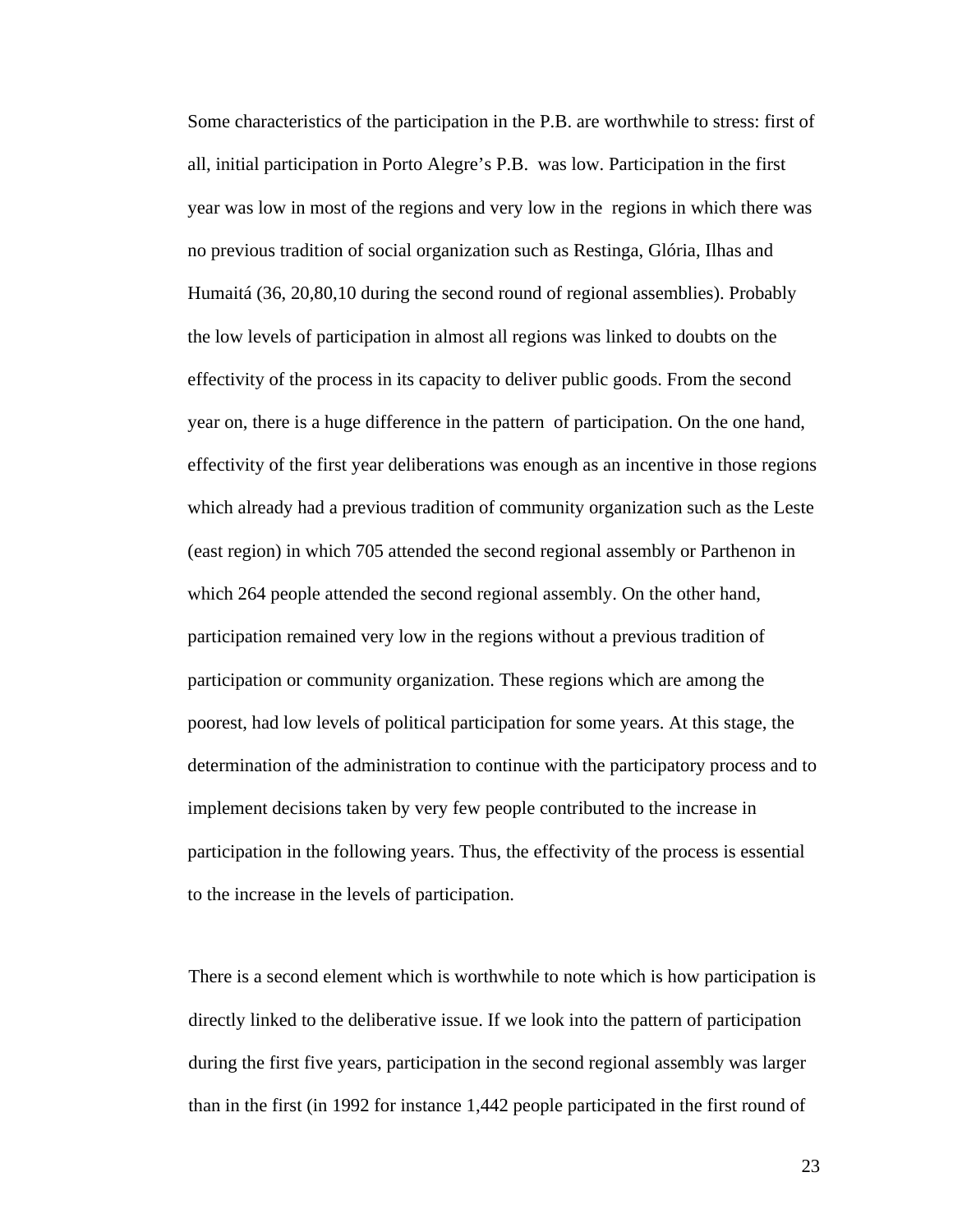regional assemblies and 6,168 in the second round). Throughout this period the deliberative moment was the second round of regional assemblies in which the election of the councilors took place. From 1996 on delegates started to be elected in the first round of regional assemblies making them more deliberative. From this moment on, attendance in the first the round of regional assemblies became higher than in the second round (in 1996 for instance 6,855 people attended the first round of regional assemblies and 4,966 people attended the second round). Such a tendency of larger participation in the first round persists to this day.

The most important aspect of the participatory process in Porto Alegre is the continuos increase in participation in spite of the fact that there has been a change in the places of participation. Participation increased from year to year with very few exceptions (such as the years of 1994 and 1996). The continuos increase in participation could be attributed to the lack of doubts that the deliberative process is going to continue due to the political hegemony of the Workers Party in the city. In this sense the pattern of participation in Porto Alegre can be contrasted with the pattern of participation in Belo Horizonte in which the political process has been more contentious. Table 3 shows the variations in participation in Belo Horizonte:

| Table 5. Faithcloation in Belo Horizonic S.F.D. |                  |              |             |                |        |
|-------------------------------------------------|------------------|--------------|-------------|----------------|--------|
| PB/year                                         | first round      | Second round | Third round | regional Forum | total  |
| 93/94                                           | 3.671            | 4.215        | 6.202       | 1.128          | 15.216 |
| 94/95                                           | 5.796            | 5.323        | 14.461      | 1.243          | 26.823 |
| 95/96                                           | 5.801            | 11.796       | 17.597      | 1.314          | 36.508 |
| 96/97                                           | 2.938            | 9.586        | 17.937      | 1.334          | 31.795 |
| 97/98                                           | 3.416            | 3.081        | 11.871      | 1.050          | 19.418 |
| 99/2000                                         | stage suppressed | 2.905        | 16.323      | 1.947          | 21.175 |

Table 3: Participation in Belo Horizonte's P.B.

Source: planing secretary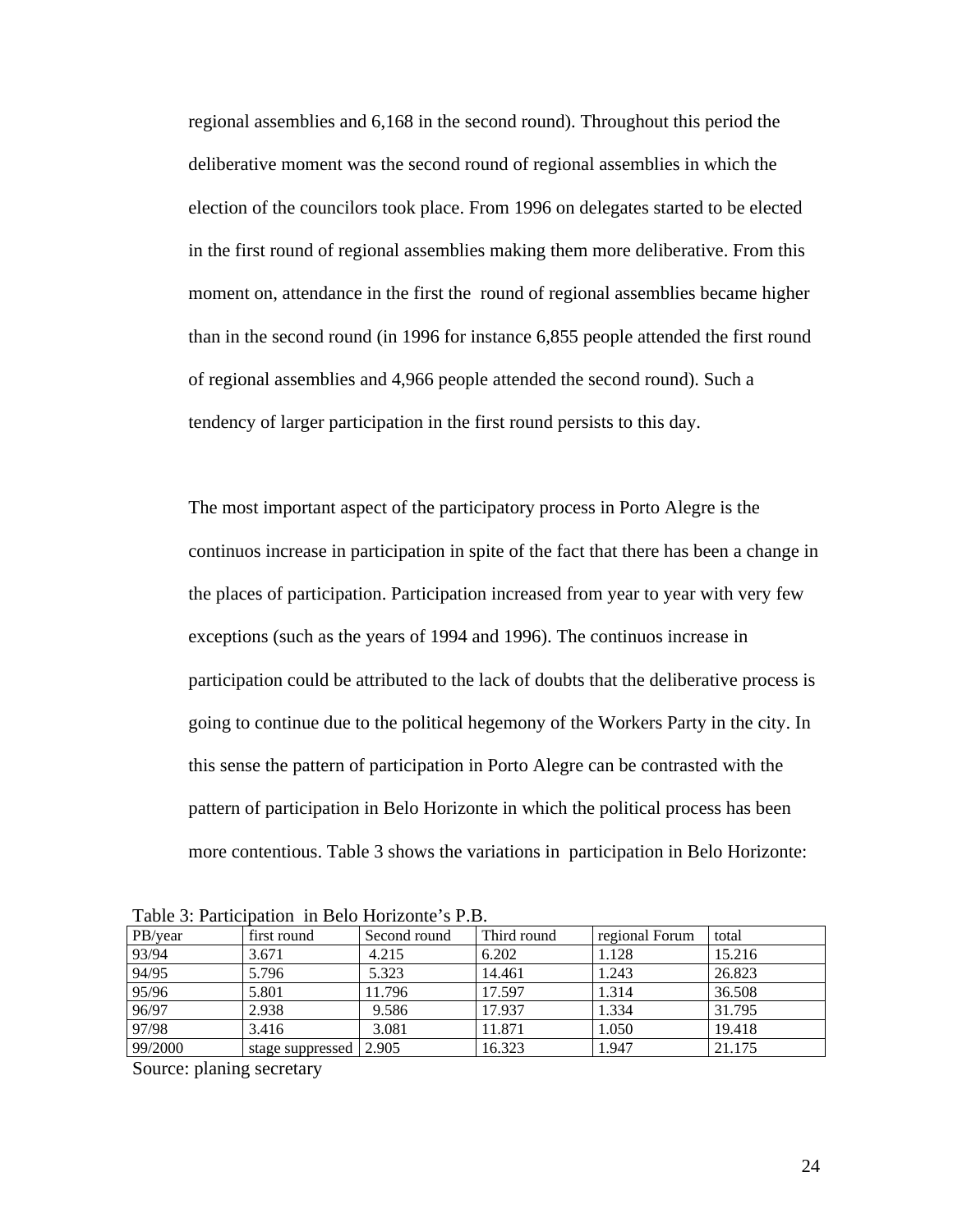Participation in Belo Horizonte shows more variation due to stronger doubts on the continuance of the deliberative process. In the first year in Belo Horizonte participation was already high due to the demonstration effect of the Porto Alegre experience, that is to say, the population had strong reasons to assume that it was participating in a process of deliberation on distribution of material resources. Participation increases nonetheless once the effectiveness of the process at the city level becomes clear. In its second year of P.B., participation increased in more than 50% in relation to the previous year. Participation decreases in 1996 due to the emergence of doubts regarding the deliberative process. Elections for the city administration took place that year and there were heavy doubts that the Workers Party candidate would win and, thus, that the P.B. deliberations would be implemented. Participation decreases again in 1997 because in spite of the fact that the new administration was proposing to continue the P.B. process, there were doubts on the part of social actors that it would implement the decisions because it was not a Workers Party administration. Yet, once it become clear that it would make the deliberations effective participation grew again.<sup>6</sup> Thus, it is possible to argue that social actors vary their participation on the P.B. based on two elements: previous traditions of association and their perception of the effectiveness of the process.

 $<sup>6</sup>$  It is interesting to point out that the resources available did not vary in direct relation with the participation.</sup>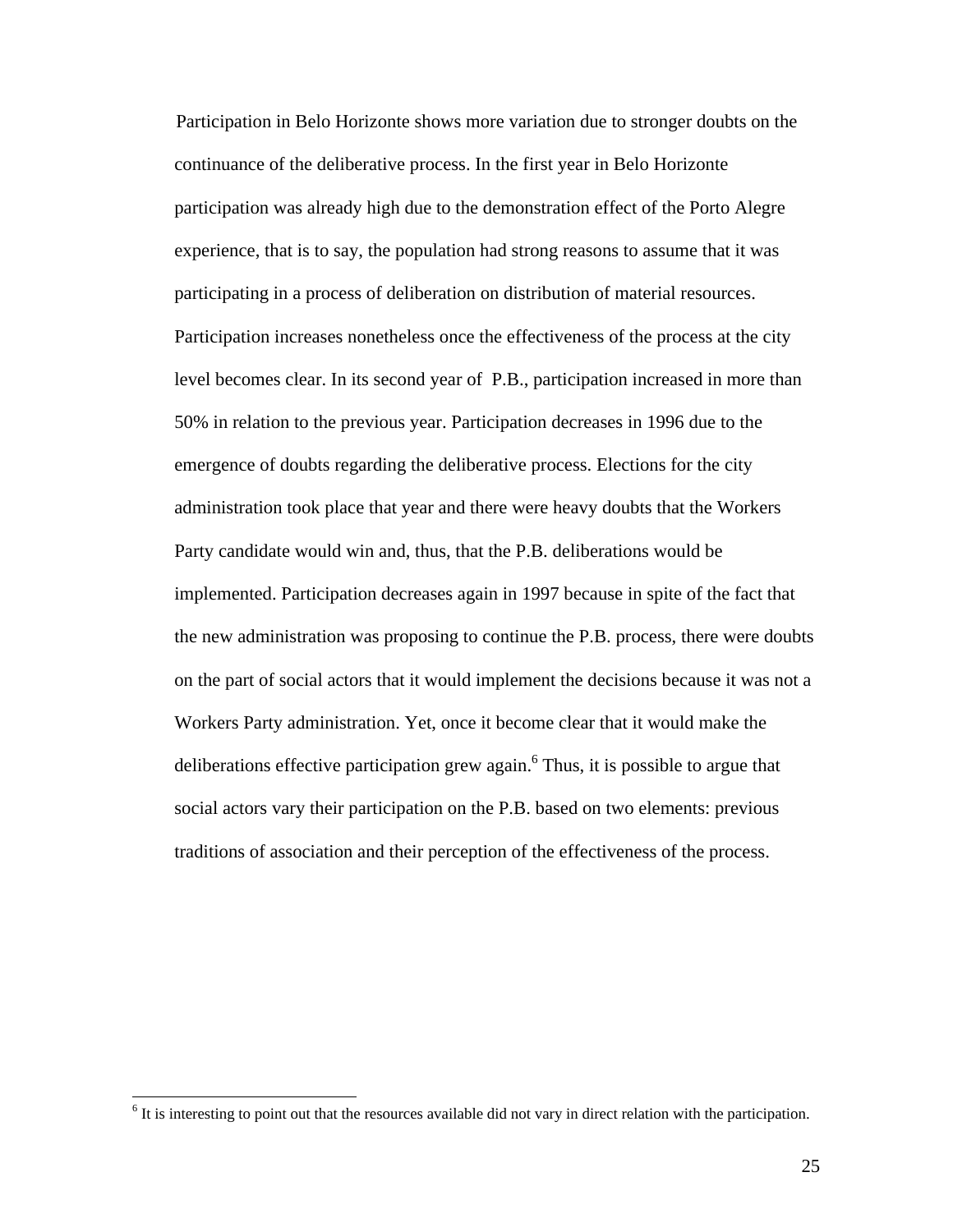# **Equity**

The P.B. became well-know as a form of distributive justice in the process of deliberation on allocation of public resources (Santos,1998). Differently from bargaining processes in which outcome are determined "by the relative power that parties bring to the negotiation" (Fung &Wright,1999) or from the clientelistic mechanisms in which outcomes are determined by the interests of political mediators to constitute a electoral basis in the P.B. two criteria play the role of determination of the deliberative process: the first criteria is previous access to the public good in question and the second is the number of people who live in the region. Table 4 below gives an example of the application of the two criteria in the area of urban pavement.

| region | total popul. | paved road  | paved<br>of<br>need | Level of need |
|--------|--------------|-------------|---------------------|---------------|
|        |              | (in meters) | roads               |               |
| 01     | 4,3%         | 3.930       | 11,810              | 75,03%        |
|        |              |             |                     |               |
| 02     | NA           | 101.202     | 8,337               | 7,61%         |
| 03     | 6.5%         | 118,520     | 23,030              | 16,27%        |
| 04     | 8.7%         | 32,100      | 57,,710             | 64,26%        |
| 05     | 7.6%         | 105,392     | 27,298              | 20,57%        |
| 06     | 7.2%         | 40,510      | 24,790              | 37,96%        |
| 07     | 8.0%         | 104,586     | 33,394              | 24,20%        |
| 08     | 4,3%         | 65,379      | 17,080              | 20,71%        |
| 09     | 7.6%         | 46,935      | 31,290              | 40,0%         |
| 10     | 5.4%         | 44,000      | 12,950              | 22,74%        |
| 11     | 5.4%         | 28,470      | 4,540               | 13,75%        |
| 12     | 8.3%         | 120,480     | 53,640              | 30,88%        |
| 13     | 9.8%         | 32,280      | 151,010             | 82,39%        |
| 14     | 5.0%         | 213,530     | 6,350               | 2,89%         |
| 15     | 6.9%         | 112,630     | 24,255              | 17,72%        |
| 16     | 4.3%         | 348,675     | 2,095               | 0,60%         |
| total  |              | 1.516,524   | 489,579             |               |

| Table 4: asphalt distribution in Porto Alegre's regions in 1995 |  |  |
|-----------------------------------------------------------------|--|--|
|-----------------------------------------------------------------|--|--|

source: Poa,1995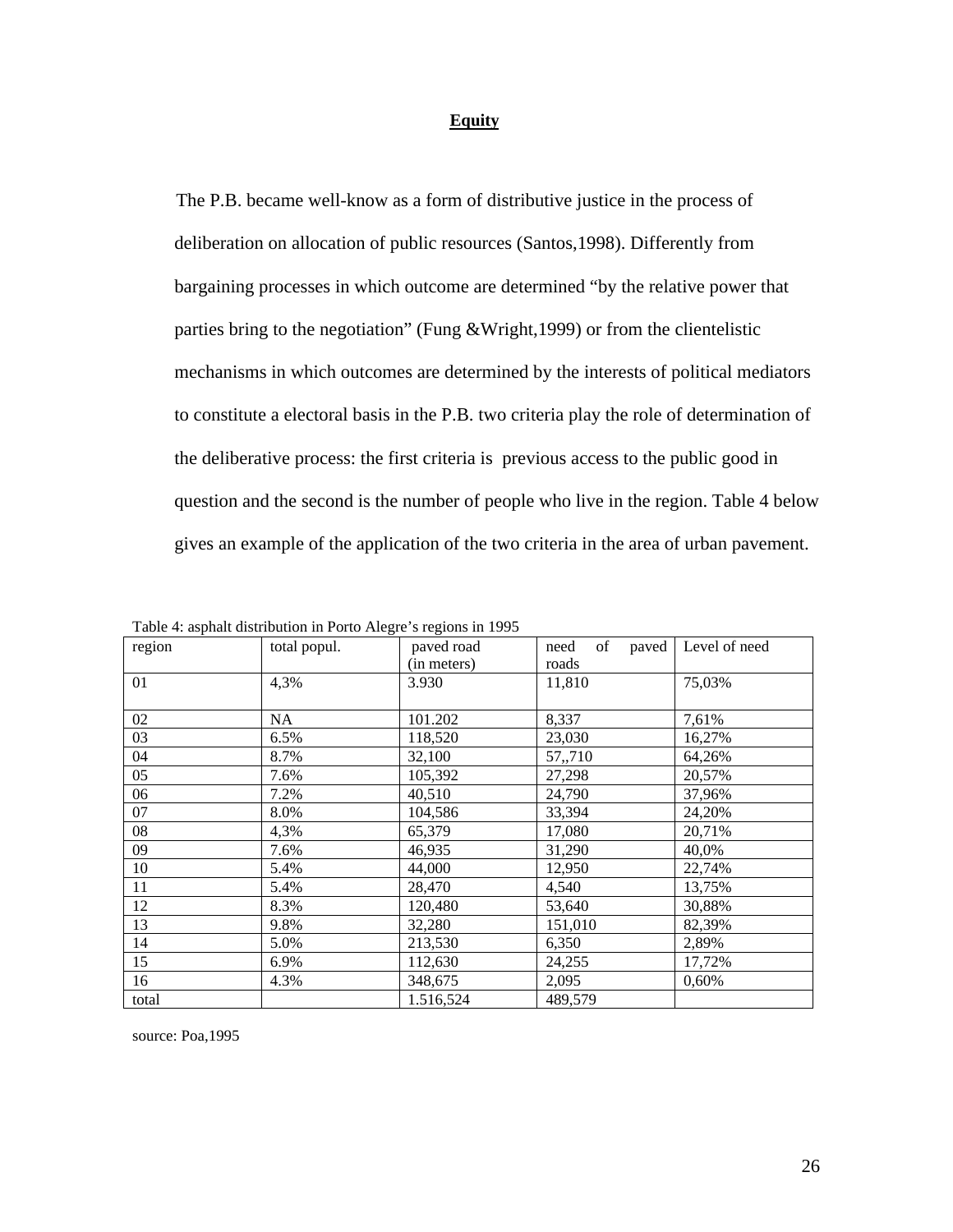The first criteria - the previous access to the good involved - represents an introduction of an equity component in the process of deliberation on the distribution of public goods. Brazilian cities, as it has been remarked in the introduction of this article, had historically a very unequal access to all sorts of public goods. As table 5 above shows there is a general need of approximately 1 to 4 of new paved areas in relation to the already paved ones.Yet, in some areas, the need of new paved areas could be as low as 1% whereas in other areas the need of new paved areas correspond to 82,0% of the existing roads. Thus, the introduction of a criteria of previous access to the public good played the role of inverting the form of functioning of the public administration. If we compare the level of access to paving in 1999 with the level of access of 1995 (the first year quantitative data were available) we can see the following variations:

| region        | total popul. | Level of need | Total<br>paving | Level of need |
|---------------|--------------|---------------|-----------------|---------------|
|               |              | In 1995       | done            | in 1999       |
| 04            | 8.7%         | 64,26%        | 7,218           | 55,91%        |
| 05            | 7.6%         | 20,57%        | 7,207           | 15,35%        |
| 07            | 8.0%         | 24,20%        | 10,283          | 18,93%        |
| 08            | 4,3%         | 20,71%        | 9,081           | 10,94%        |
| <sup>11</sup> | 5.4%         | 13,75%        | 3,370           | 4,09%         |
| 16            | 4.3%         | 0,60%         | 955             | 0,33%         |
| total         |              |               |                 |               |

Table 6: change in the access to asphalt appropriation in selected regions

source: Poa,1995

It is possible to point out a sharp change in the regional distribution of pavement access with most of the new appropriations distributed to areas in which there has been a huge lack of previous access to the mentioned goods. Thus, the P.B. introduces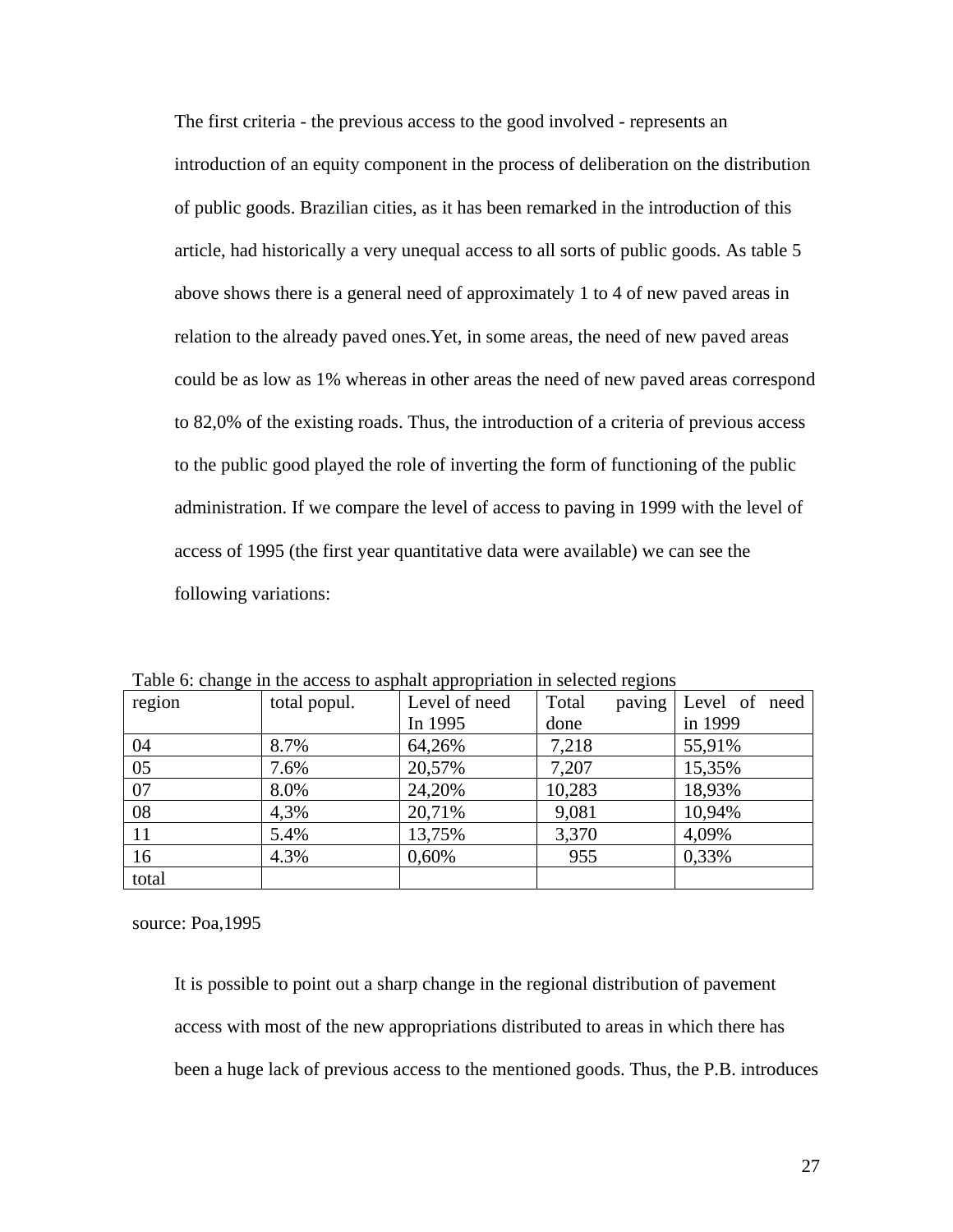an equity component in the distribution of public goods by being able to transform into a public information something that remained hidden, that is to say, how many people lived in each part of the city and how much access they had to public goods.

The P.B. in Belo Horizonte points in the direction of a similar connection between public deliberation and equity. In the case of Belo Horizonte the formula which distributes resources (see page 15) plays the role of connecting the distribution of public goods to the total population trying to correct previous unbalances between population and access to public goods. At the same time it tackles the problem of poverty by making the distribution of resources inversely proportional to each regions' average revenue. The result is that public administration becomes capable to deal with the pockets of poverty in the city and to correct previous imbalances and political mistakes in the process of urban growth. In the case of Belo Horizonte a very significant amount of the P.B. resources is being applied in slums and/or regions with very low revenue as table 7 below shows:

| total R\$   | Vilas e Favelas | % Vilas e Favelas |
|-------------|-----------------|-------------------|
| 15.360.390  | 5.149.126       | 33,52%            |
| 18.185.909  | 5.520.636       | 30,35%            |
| 27.165.470  | 6.624.831       | 24,38%            |
| 26.948.339  | 6.686,719       | 23,20%            |
| 15.974.186  | 3.713.775       | 23,49%            |
| 60.208.600  | 14.1444.400     | 23,49%            |
| 163.842.894 | 41.839.487      | 25,53%            |
|             |                 |                   |

Table 7:Resources allocated in improvements in slums(favelas) and poor neighborhoods in BH(vilas)

source: secretaria municipal de planejamento of Belo Horizonte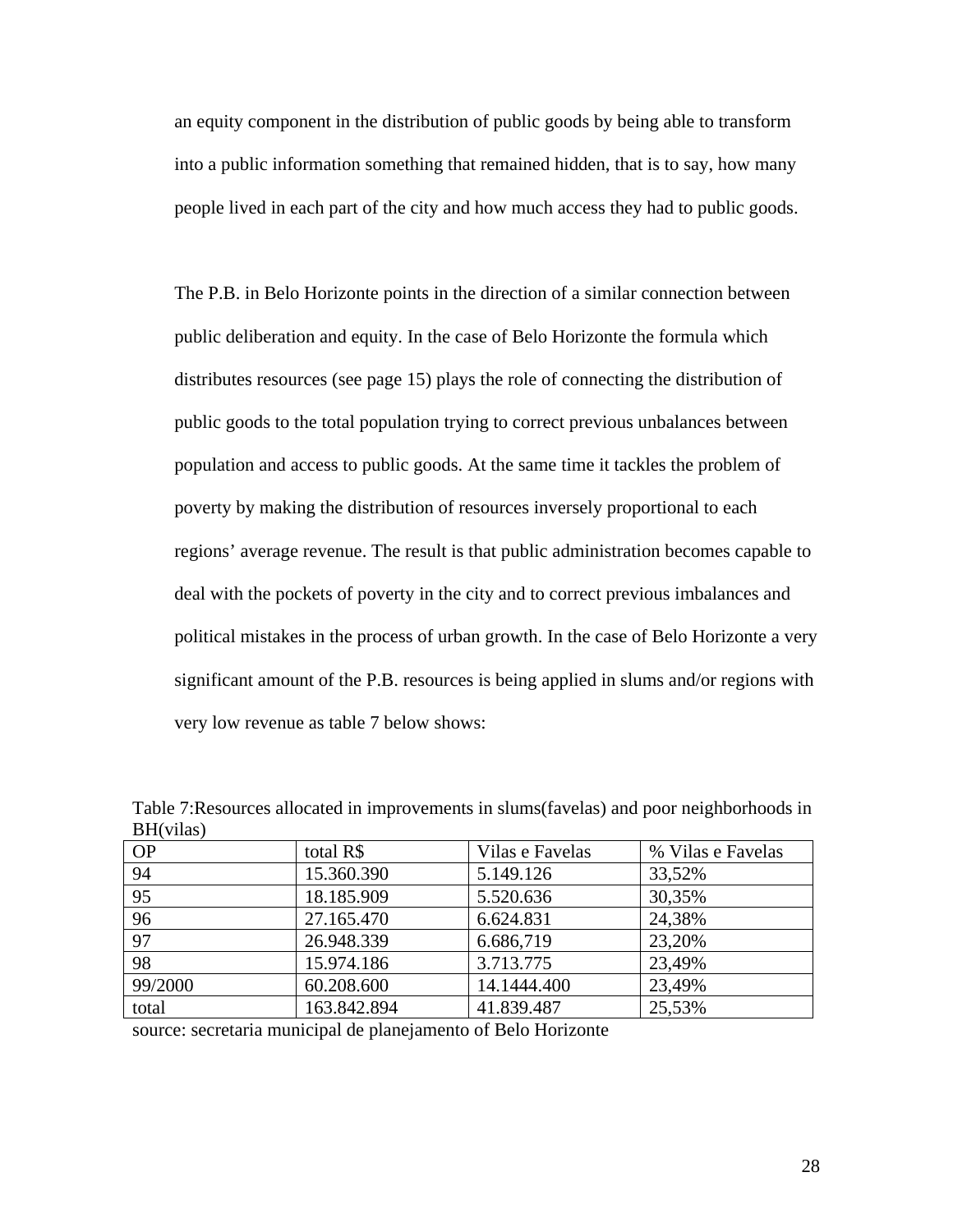Thus, between one third and one fourth of the total public works decided through the P.B. are allocated to poor neighborhoods. Such a fact has very important consequences for the democratization of the process of allocation of resources in the city: it create disincentives to clientelism because it establishes a clear and public method for the distribution of public resources. In addition to that, once the population at the local level is empowered with the decision-making capacity on budget issues the possibility of development of clientelistic relations is lowered because both the criteria of previous access to the public good avoids concentration of resources in the neighborhoods and also because the presence of the population in the assemblies constitutes the ultimate criteria in the deliberative process.<sup>7</sup>

### Deliberation and Monitoring in the P.B. process

The P.B. also addresses in an original way the relation between public deliberation and administrative implementation. The P.B. provides a different answer to this problem because it neither conflates deliberation and administration nor it accepts the neutrality of administrative processes. It retrieves mechanisms of monitoring introduced by social movements in Brazil in the early eighties and establishes a process of checks and balances between administration and monitoring. The P.B. adopts two different forms of monitoring. In the case of Porto Alegre the P.B. council has as one of its tasks the monitoring of the budget implementation. Monitoring in

 $<sup>7</sup>$  In an interview with the president of a previously clientelistic neighborhood association in Porto Alegre on</sup> the advantages and disadvantages of the P.B. process she made the following observations: the president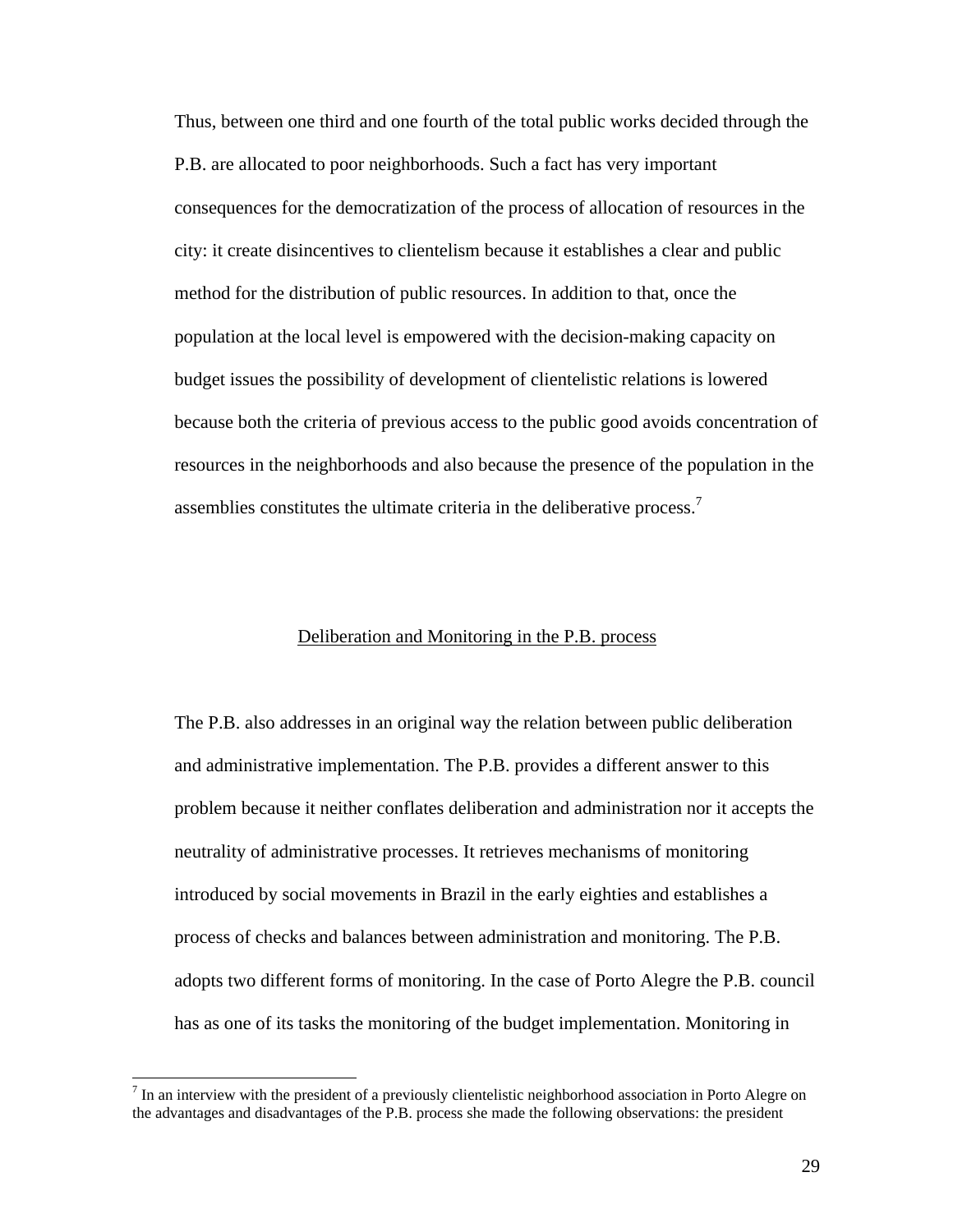Porto Alegre is exercised through the tension between two administrative arenas – Gaplan and CRC – and the P.B. council. Thus, administrative offices are in charge of implementation but their access to decision-making is not exclusive. They are required to explain choices to a body of delegates which is in charge of monitoring the administration of the deliberative process.

In the case of Belo Horizonte there is a special monitoring body – Comforças – in charge of the monitoring process. According to Faria (1996) the aims of the Comforças are: 1) check and supervise the schedule of implementation of the budget (timetable, expenses and accountability); 2) in the cases in which choices made by the community face technical opposition, Comforças is in charge of supervising its substitution for another priority or its redimensioning; 3) Comforças is charge of presenting the community point of view before a technical decision is made; 4)Comforças is in charge of asking explanations on polemical issues in the P.B. implementation; 5) Comforças organizes meeting with the community to explain the administration point of view on certain issues; 6) Comforças is in charge of indicating two representatives to the bidding process of P.B. public works; 7) Comforças participates in the organization of the regional forum; 8) Comforças investigates abuses of power and cases of existence of special interests in the deliberative process. (Faria,1996:103-104).

The institution of a monitoring body shows the possibility of separating deliberation from implementation without having to assume the need of exclusive access of technicians to administrative arenas. The P.B. instituted a public body in charge of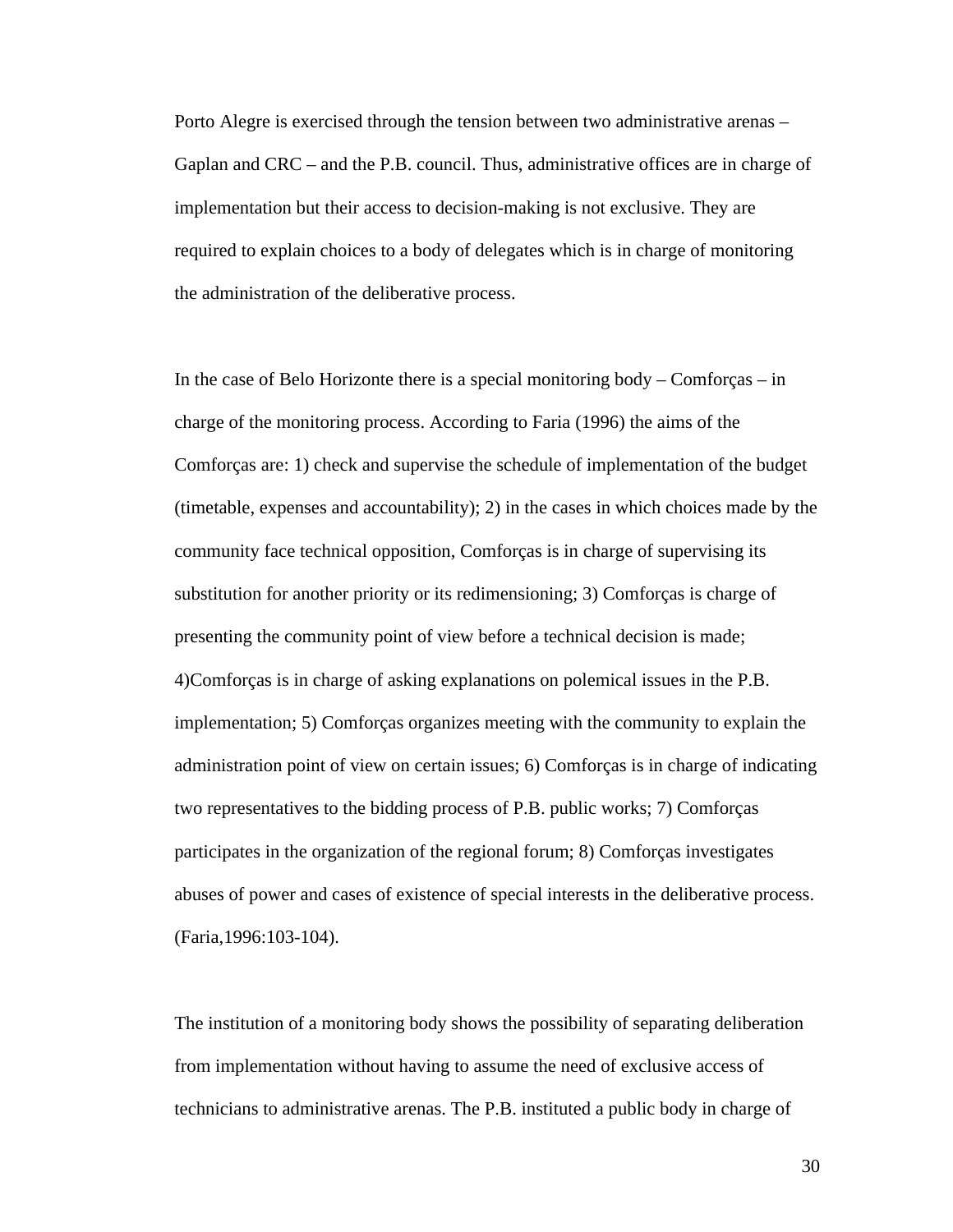presenting and representing the community point of view inside the administrative arena. Such a solution offsets disadvantages of elitist designs because it gives a more democratic and less particularistic solution to the conflation of technical knowledge and exclusive access within administrative arenas. Monitoring bodies generate groups of active participants, which detains, a higher level of information of technical issues. Such groups can convey to the general population technical details and also argue technically with administrative bodies. In seven years of P.B. in Belo Horizonte 1428 people participated in the P.B. monitoring bodies. Asked if participation in Conforças led them to understand better the problem of their sub-regions, 88,5% and 76,9% of the members of Conforças in the center south and Barreiro's region of Belo Horizonte answered positively (Faria,1996:126). Thus, an interesting element about monitoring institutions is that they keep the differentiation between deliberation and administrative implementation and at the same time give a more adequate response to technical considerations making technical bodies more accountable.

The experience of a monitoring body also provides elements to assume that administrative decision-making under the constraint of participatory bodies is more efficient than when such bodies are not in place. $8$  At different levels of the administration the presence of members of deliberative fora with an interest in rapid implementation of proposals constitutes an additional source for the efficiency of

 $8 \text{ In an interview with the president of Sudecap - the state company in charge of public works in Belo.}$ Horizonte he acknowledged that the presence of monitoring bodies with the ability to pose questions regarding timetables and implementation details regarding the city public works increased both accountability and efficiency within the city company (Faria,1996).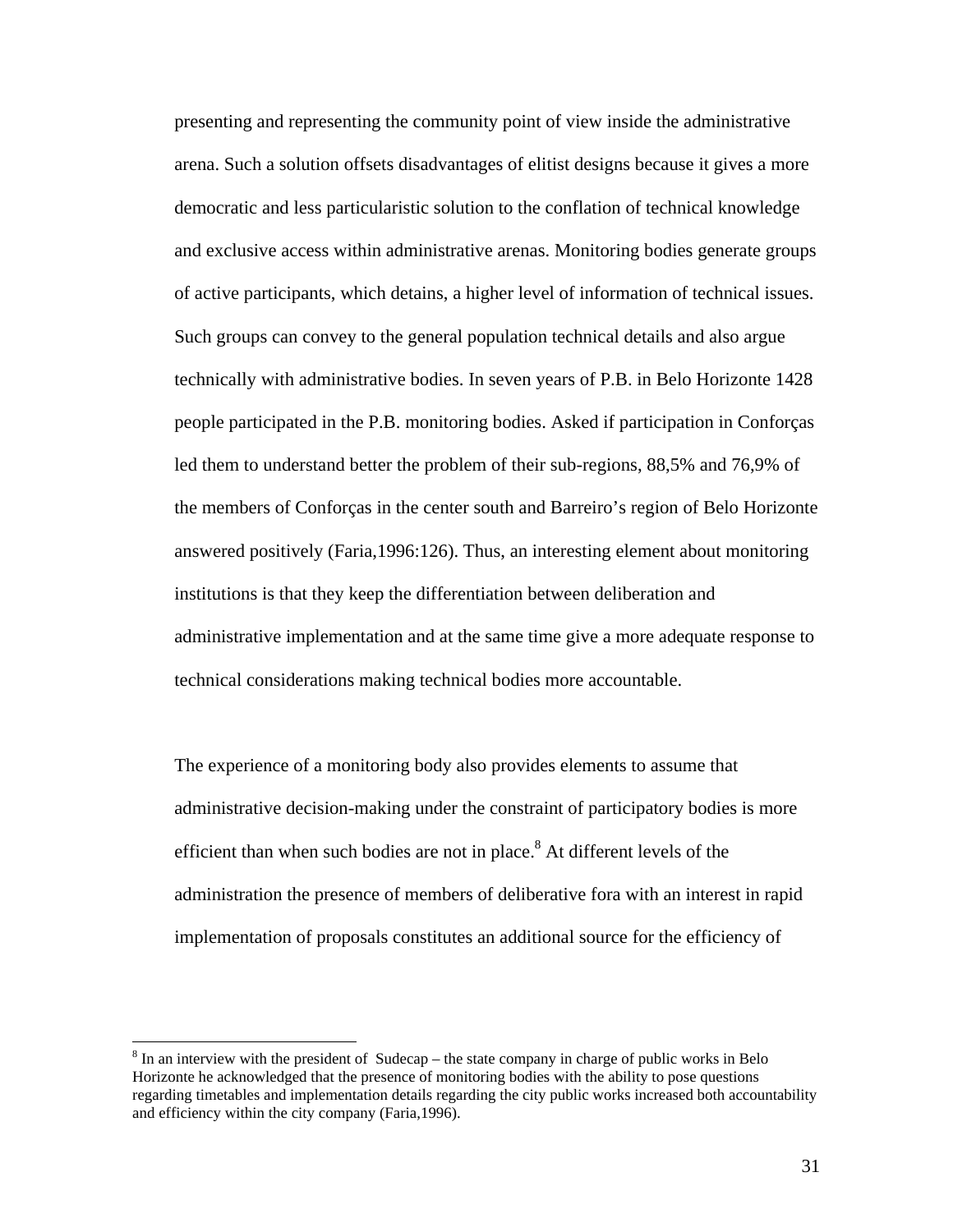decision-making process. The more the population knows about technical details, the less usual explanations for inefficiency and delays are accepted.

### Public Deliberation and Democracy

 The P.B. shows the advantages of public deliberation in its capacity solve contentious issues at the local level. I identified in the beginning of this paper three problems at the local level which were the heritage of authoritarianism and, yet, were not adequately addressed by a democratic political system: the levels of poverty at the local level and their association with the lack of urban infrastructure; the persistence of clientelism and its contribution to the lack of efficiency and generality at the level of public administration; and the lack of forms of negotiation among urban actors.

Public deliberation helps to tackle all three issues. Public deliberation creates a form of dealing with unequal access to the urban infrastructure by making information on the distribution of this goods available and connecting information with the deliberative process. The tables of previous access to public goods during the hierarchization process provide social actors with the information on their distribution, turning a non-public process of resource allocation into the source of a new form of allocation of resources. At the same time, it provides a democratic connection between participation and complexity that the political system has been unable to provide: the rules of the process of hierarchization incorporate complexity into a participatory process of deliberation. Thus, the P.B. is a case in which public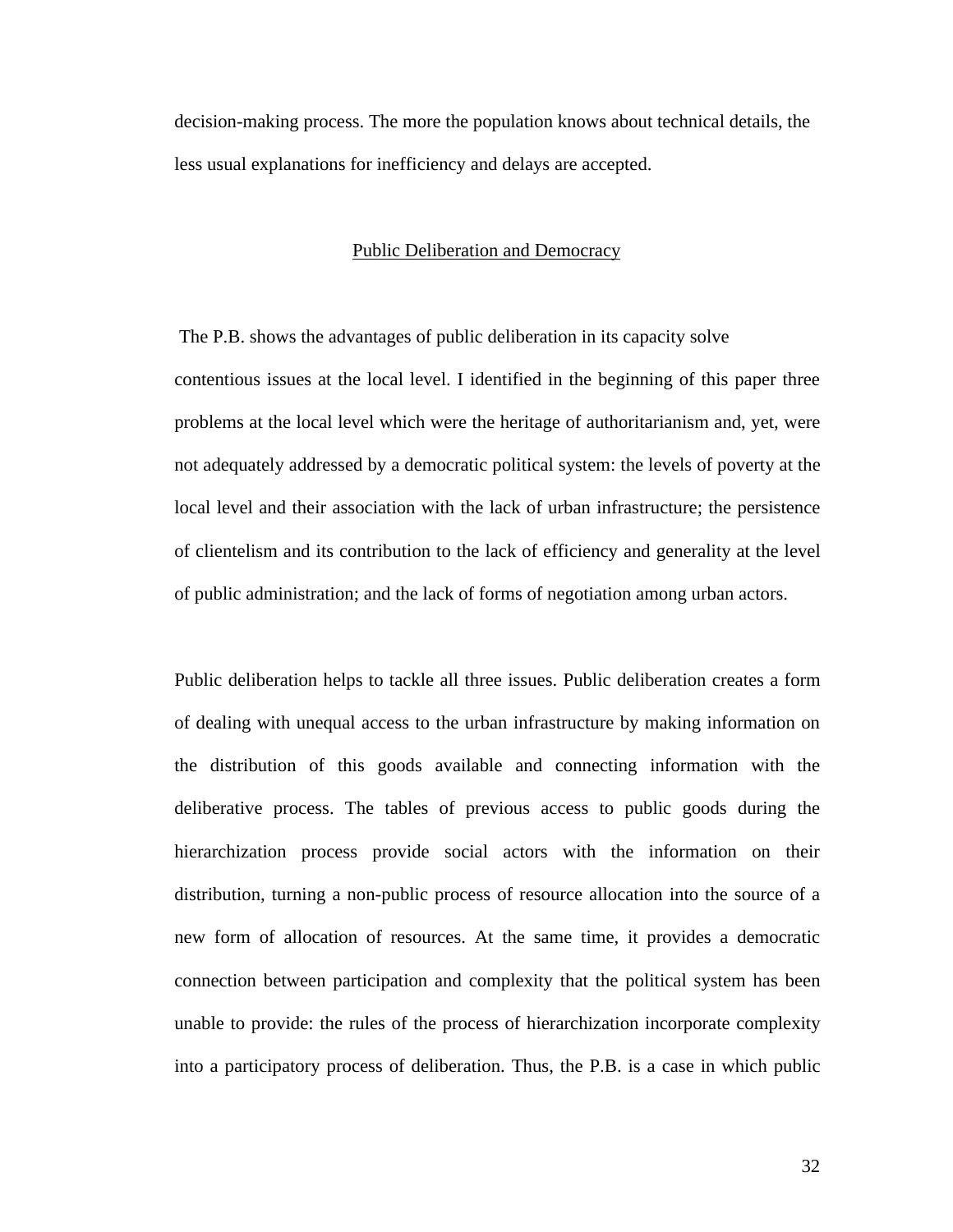deliberation create more administrative efficiency than the available forms of administrative decision-making.

The P.B. also offers an alternative to the problem of clientelism by offering incentives to association and disincentives to clientelism. The P.B. by playing the role of an institutional forum for the negotiation of material and thematic demands acts on two fronts: it offers institutional and material incentives for those who belong to the clientelist tradition to substitute it for full deliberative equality. The presence of the population in the regional assemblies creates an effective form to claim for goods in a tradition in which the same goods have been delivered by political mediators. At the same time, the P.B. acts on a second front by increasing the deliberative and participatory practices of those already convinced of their utility through their integration in institutions for public deliberation, such as the P.B. council or monitoring bodies. Thus, public deliberation becomes capable to give a non-clientelist answer to the distribution of public goods within a still predominantly clientelistic tradition.

The third level to which public deliberation provides a democratic answer is at the level of the internal negotiation between social actors. Urban actors in Brazil did not develop a capacity of negotiation of priorities among themselves for a very long time because all the capacity to distribute resources was concentrated at the state level and forms of association and public deliberation were very weak. The P.B. is a demonstration of the democratic role played by the extension of deliberation to the public level. Urban actors develop participatory skills; the form coalitions, they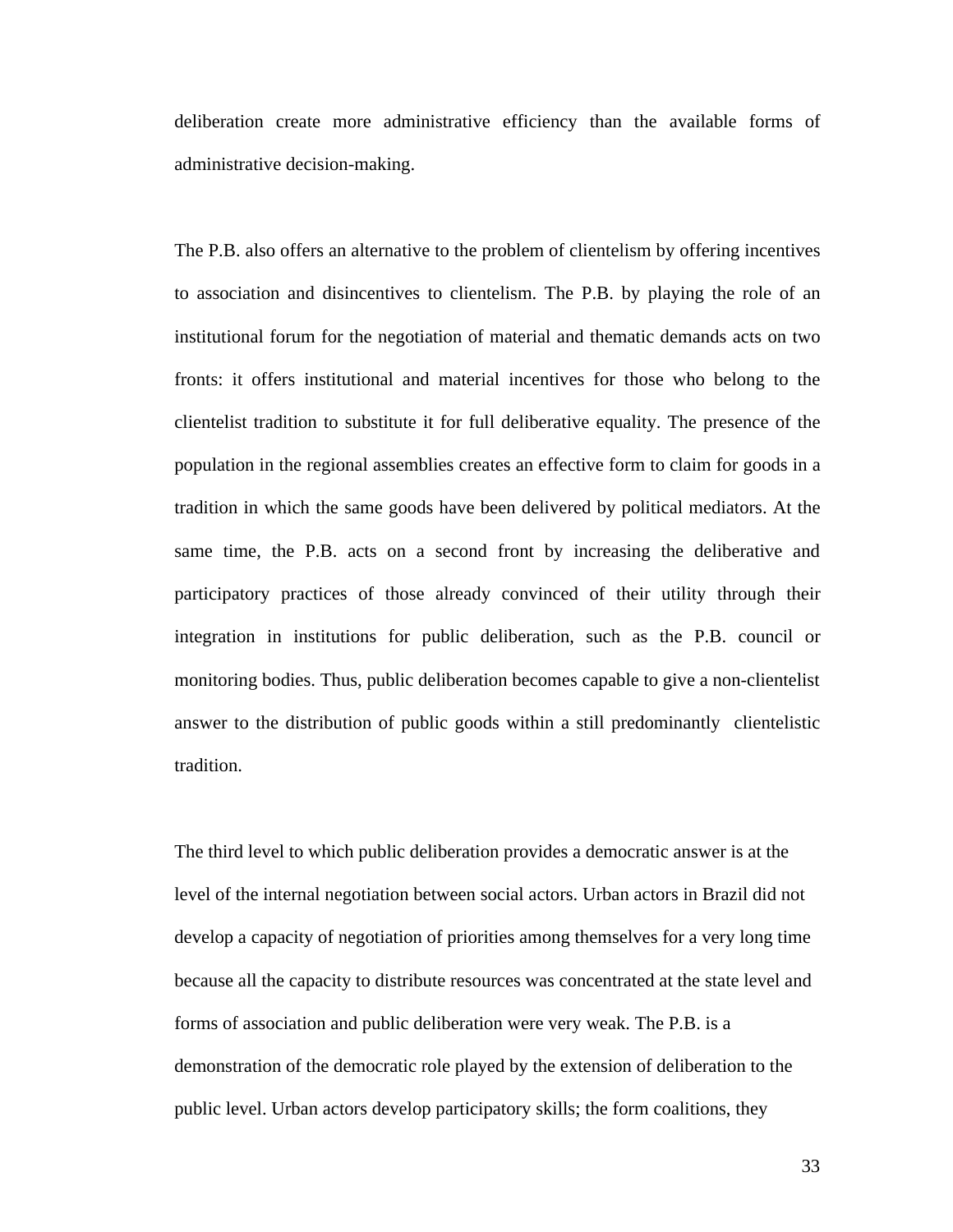develop conceptions of justice, they incorporate technical knowledge as the case of members of monitoring bodies in the P.B. shows. By developing these capacities there is an increase in deliberative equality, that is to say, social actors develop their capacity to make equal choices.

The P.B. as a form of public deliberation allows us to point out some of the limits of the current institutional forms of liberal democracy. These forms in the Brazilian case have entwined with clientelism making political institutions unable to convey the more democratic and egalitarian drives which emerged during Brazilian democratization. The P.B. is a participatory process of deliberation which addresses the Brazilian gap between continuity in elite culture and renovation in public culture. It provides the Brazilian political scenario with an example of a public form of deliberation which directly addresses the obstacles to democracy in the region: the nature of its political elites; the hybridization of its democratic practices; and the lack of institutional mechanisms capable of either expanding the public culture or responding to the specific problems of building democracy in the region. The P.B. is an excellent example on how to utilize democratic potentials in order to transform informal publics into deliberative publics. It shows that it is possible to locate an alternative source of democratic values at the public level. Once democratic values become available within the public culture, it is possible to transfer them to the decision-making level through innovative institutional designs. Deliberative designs transfer innovation and the more egalitarian aspects of the public culture from the societal to the public level. The P.B. shows that in late democratization settings, the